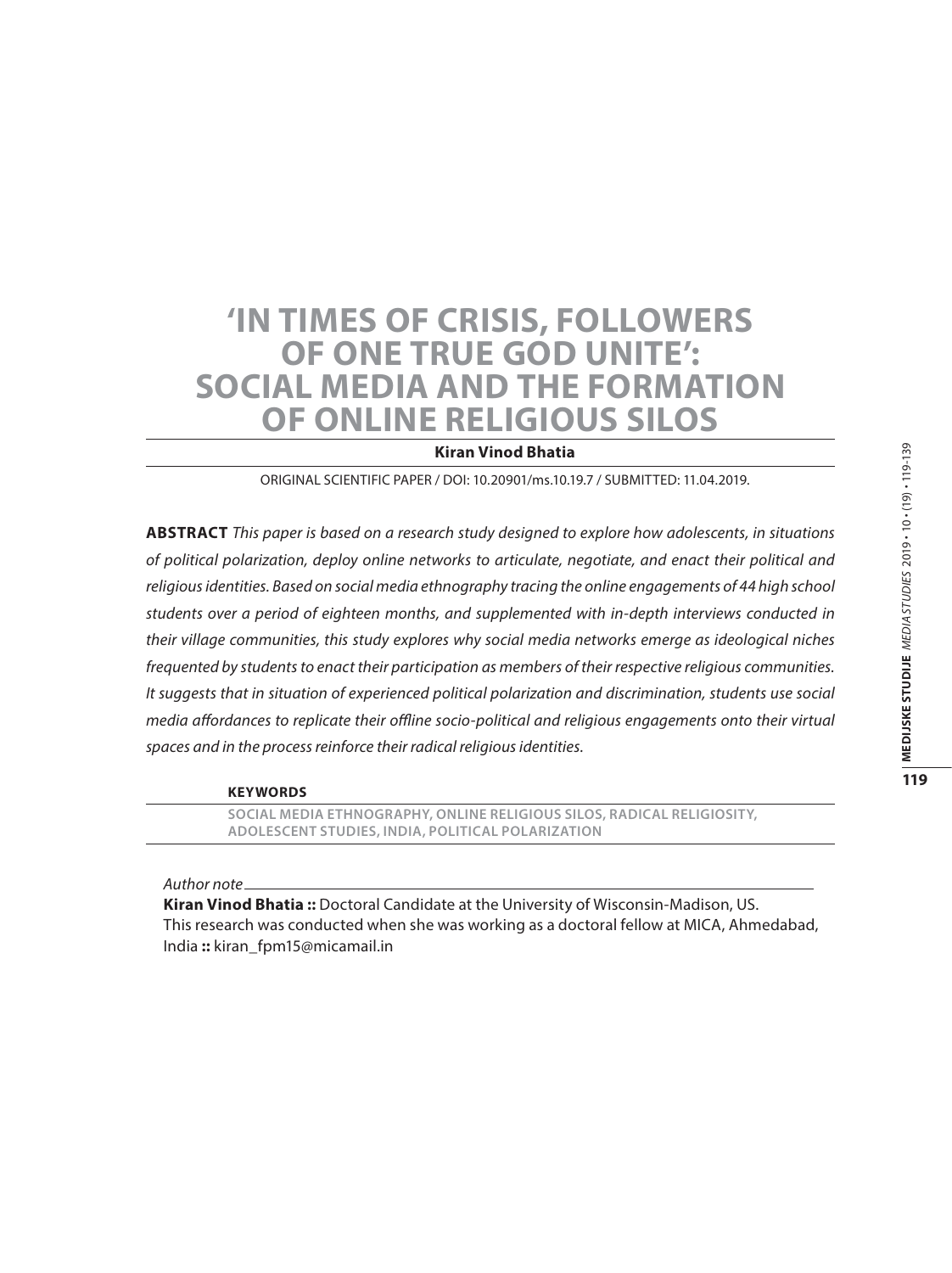## **Introduction**

Various countries in the world are witnessing a surge in the articulation of radical religious ideas through digital networks and online communication. In India, we are witnessing a ritual of discursive, audio-visual, and real time violence, practiced in and through the social media networks (Chaturvedi, 2016). Social media have emerged as an active vector for socializing individuals in an extremist ideology and/or radical religious ideas, through the creation of online religious silos (Bowman-Grieve, 2009). Young people are being socialized through various social institutions such as schools, communities, media, and local systems of governance (Banaji, 2016; Bhatia, 2017, 2018; Bhatia and Pathak-Shelat, 2019) to practice religious discrimination in their everyday interactions with people from a different religious community. Media engagements play a crucial role in enabling young individuals to negotiate with discourses and practices of discrimination thus shaping their everyday interactions in accordance with the dominant narratives prevalent in their societies (Bhatia and Pathak-Shelat, 2017).

Though there are studies which argue that social media allow individuals to transcend their ideological niches and explore alternate truth regimes (Mihailidis, 2014), in this paper, I argue that young individuals, in the absence of critical engagement skills, isolate themselves in one ideological niche and consume information which reinforce their religious prejudice (Mohamed, 2007). They create online communities and networks based on and limited to their offline socializing practices, consequently self-identifying with individuals who reinforce their ideology and perspectives about the religious other.

There is a significant body of literature arguing that young people are at a risk of operating in online echo chambers (Banaji, 2016; Livingstone, 2012) and how this online behaviour influences issues related to the securitization of the youth at the global level. In this study, I expand this theoretical argument based on my empirical findings to emphasize how the online interactions of young individuals are influenced by their offline lived experiences. Given this context, the article answers an overarching question: How do young individuals use social media as performative sites to enact their religious subjectivities?

To address this question, I conducted a social media ethnography and analyzed the lived realities of young individuals who are socialized in a discriminatory religious ideology. Conducting the social media ethnography allowed me to unpack the linkages between young people's online interactions and their offline commitments to their religious communities. Many studies of young people's use of the internet are restricted to a methodology which captures a snapshot of their online activities, *i.e.* what gets posted, tweeted, shared, and so on. This study, therefore, is an important way forward in the area of internet and youth studies because it proposes a methodological framework designed to understand how young people's online engagements share a mutually constitutive relation with their offline activities and experiences. The empirical evidence gathered helps explain why and how young people use their social media to articulate and enact their religious identities. The study also explains why young people fail to transcend the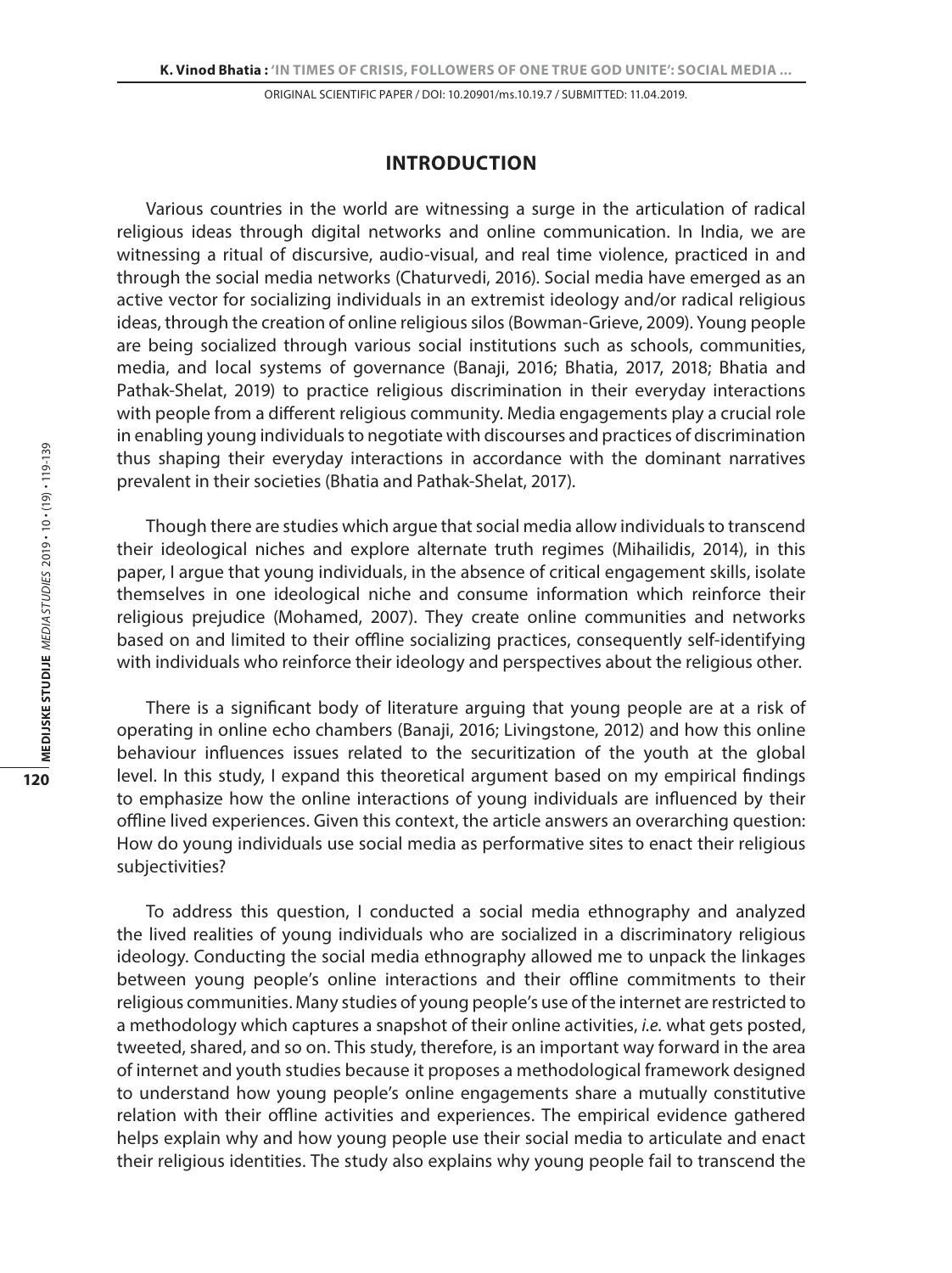ideological limitations imposed by their everyday politico-religious experiences. In the following sections, I argue that it is an absence of safe inter-faith dialogic spaces where young individuals can interact with members from different religious communities which compels them to use their social media networks to seek support of people who share views consistent with their opinions (Conway, 2006).

# **Young people's experiences of political polarization and radical religiosity**

In the recent times, a discriminatory religio-political discourse has gained momentum and propelled various political parties in India to use social networking sites to facilitate new and radical forms of political proselytization. Religion is used as the dominant modality to engender, articulate, and enact political participation with regard to electoral activities as well as everyday engagements in public life (Christiane, 2005). Communal violence and discrimination are, thus, mediated via online networks and operate under multiple logics of politics, education, and religion (Bhatia, 2017). The dominant political discourse circulated in and through social media uses religious discrimination as the *modus operandi* and initiates masses into a culture of silence where any argument against the hegemonic project of reinforcing the communal divide is crushed with online abuse and in some cases offline aggression (Cherian, 2016).

Many studies conducted in similar situations of political polarization in other countries (Weimann, 2015) indicate that adolescents are more susceptible and vulnerable to extremist content. In studies conducted on Islamic radicalization (Salem *et al.*, 2008; Yamaguchi, 2013), it was revealed that social networking platforms allow radical voices to engender "hypermedia seduction" via visual motifs and content rich with themes of graphic violence. When young individuals who have experienced situations of polarization participate in this hypermedia reality, the blatancy of the visual cues and vivid images invokes in them strong emotional and psychological responses as well as violent reactions. Also, the affordances of social networking platforms such as anonymity, unparalleled reach, unmonitored exchange and consumption of information, and intractability, among other things allow young individuals to freely articulate and express the radical ideas which are considered unacceptable in offline spaces inhabited by multiple and diverse voices (Weimann, 2010).

In these closed online communities, when young individuals are continuously exposed to a single narrative of religious discrimination, they start identifying themselves as religious monoliths. Also, in these online social networking communities, young people experience strong affective affiliations with others because, oftentimes, members draw from the same repertoire of interpretations and support each other (Postmes and Brunsting, 2002). Young people who participate in and through these online networks and communities operate within highly emotional environments and so are vulnerable. An expanding literature (Lea and Spears, 2003; Malthaner and Lindekilde, 2015) shows that online social networks that are constituted in and of a single dominant interpretive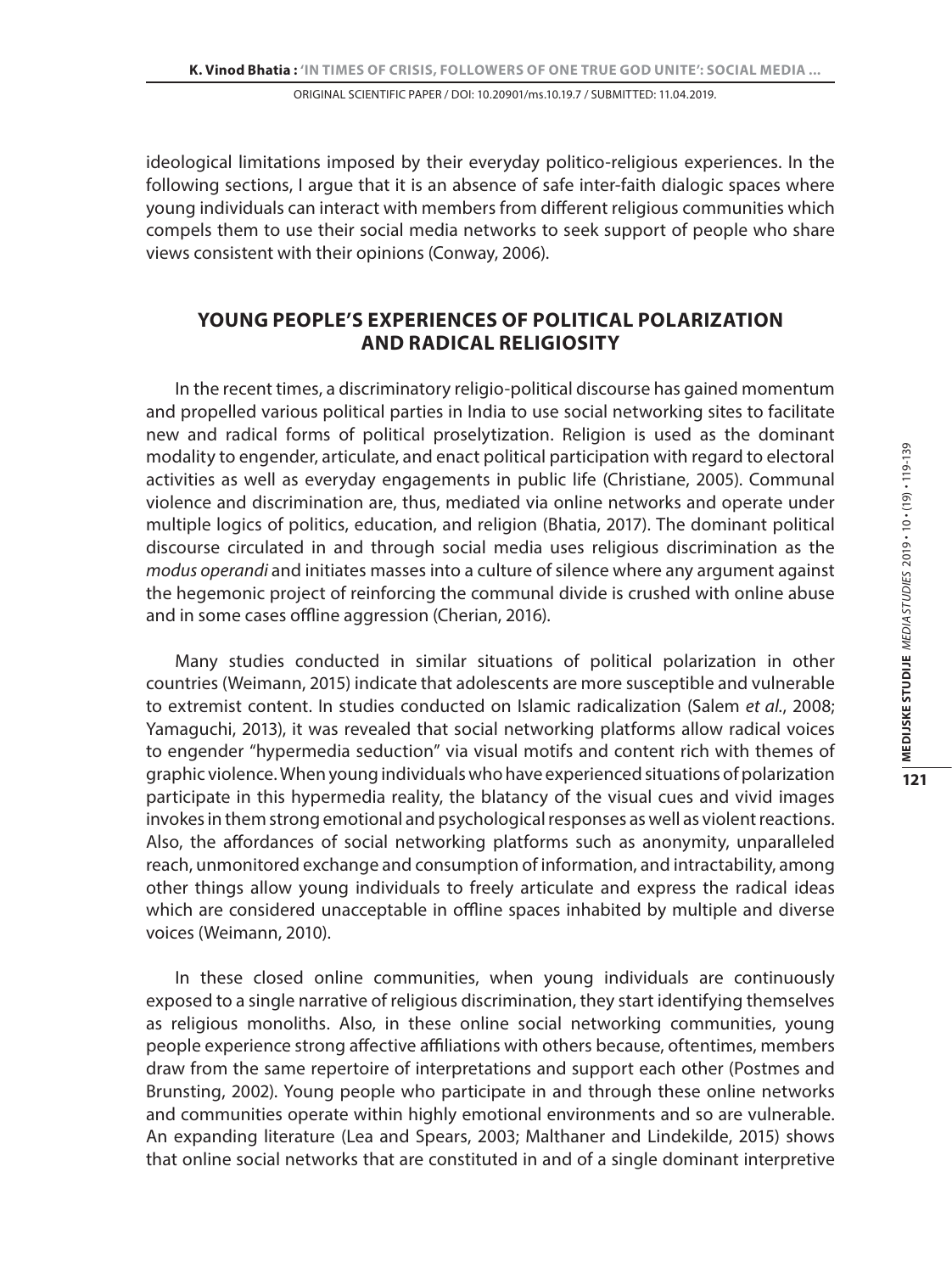frame and feed on discourse of religious prejudice exploit youth vulnerability. This phenomenon of influencing young individuals through online social networks is more pronounced among "lone actors" or young individuals who are struggling with the needs for belongingness and acceptance (Gill *et al.*, 2014).

Chaturvedi (2016) conducted a study to understand how social media networks are being used by political groups to promote the ideology of religious discrimination in India. Based on her findings, she argues that the materiality of online networking sites allows prejudiced voices, which are otherwise challenged by critical individuals in offline public spaces, to create closed communication enclaves and circulate information befitting their agenda unquestionably. This gives rise to online silos. Studies undertaken by scholars such as Mohamed (2007) and Warner (2010) in countries of the Global North such as the United Kingdom, Germany, Finland, and Australia, argue that social media advance engagement with and the circulation of extremist content. Online networking sites facilitate information circulation in bigger volumes and at larger speed, and in diverse formats especially the visual narratives compelling individuals to be invested emotionally. Due to this, it becomes easier for prejudiced or radical individuals to promote extremist ideas as the dominant discourse and mobilize public opinion (Tsfati and Weimann, 2002). They argue that various extremist groups use social media networks to publish hateful comments, propagating their discriminatory agenda to communities and individuals beyond their geographical reach (Pollock, 2006). These hateful comments constitute what is often theorized as "discursive violence" enacted in online spaces. Discursive violence is defined as violence inflicted on others who have a different ideology through use of words, visuals, and sounds. In other words, when individuals use derogatory language, hateful remarks, abuses, and violent memes online to silence diverse and/or liberal voices they are essentially enacting discursive violence.

Extending this line of inquiry, studies have analyzed the influence of radical online networks on adolescents (Biddle, 2015; Khalid and Leghari, 2014; Blackwood *et al.*, 2015). These studies claim that engaging in extremist content online is a consequence of marginalization experienced by the youth in their offline communities (Khalid and Leghari, 2014). In one such study, Biddle (2015) used experimental design to argue that young people who are more susceptible to the influence of extremist content lack critical skills to evaluate the credibility and bias of a given information source and often remain confined to a single interpretive frame of meaning making. Similarly, a study conducted by Blackwood *et al.* (2015) argues that adolescents raised in situations of political instability and marginalization are vulnerable to radical voices online because engaging with extremist ideas anonymously allows them to express their grievances and give meaning to their lived realities.

Although several studies have been conducted to understand how a discriminatory ideology is perpetuated in and through online networks, most studies focus on large scale commercial online networks. These studies overlook cloaked social media spaces where more information can be revealed about engagement of adolescents with extremist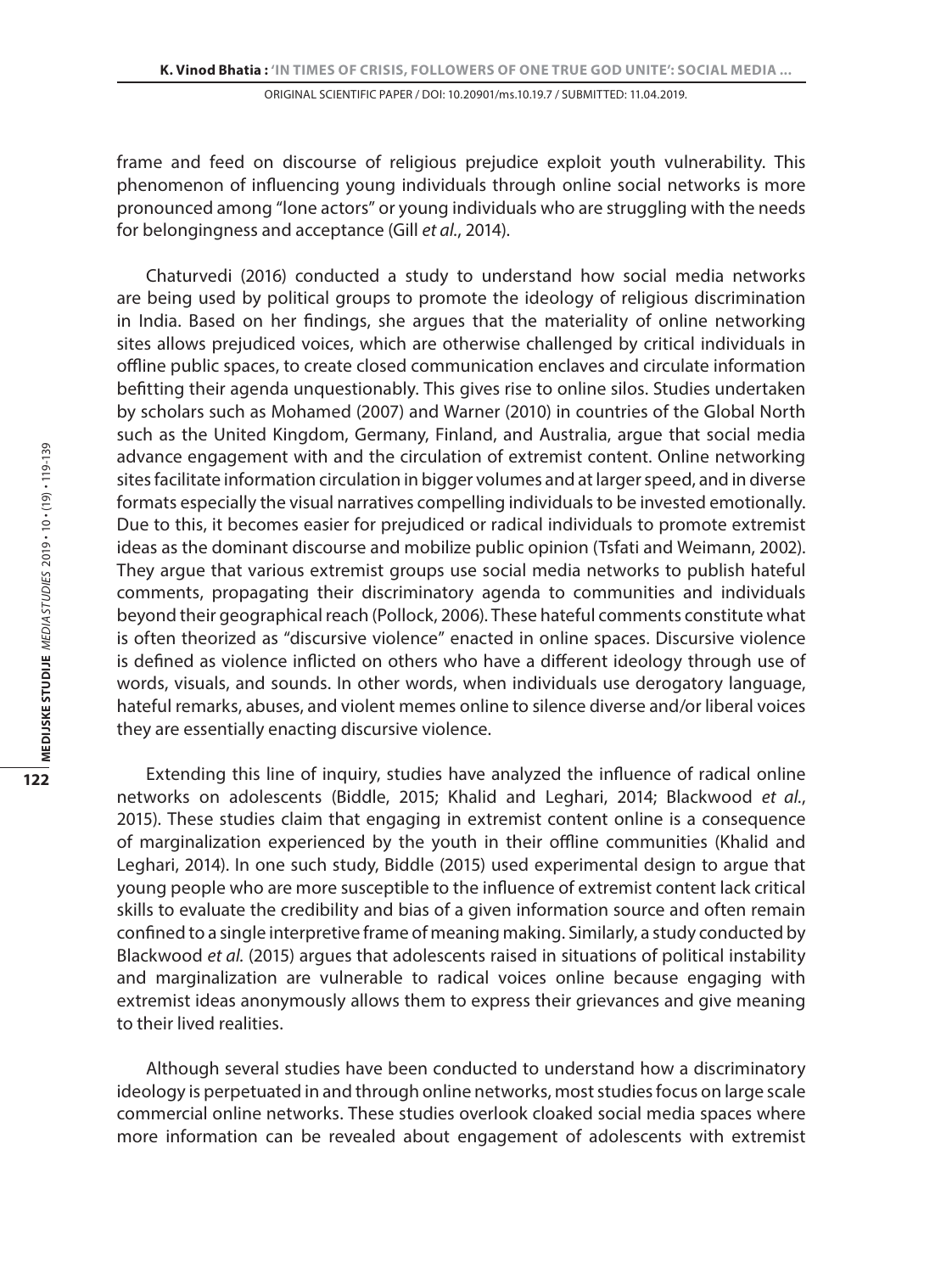content and radical voices. Conducting research linking social media to offline experiences of discrimination requires infiltration of some kind to get access to encrypted and closedaccess spaces or proxy sites such as WhatsApp, Facebook Messenger, Hangouts, and the like. In order to access these personal online spaces of networking and communication, researchers must adopt an ethnographic approach and immerse themselves in the lived realities of young individuals, both online and offline.

In this paper, therefore, I use social media ethnography to study high school students in three villages of Gujarat, belonging to two religious communities, *i.e.* Hindus and Muslims, and explore how their social media engagements facilitate the formation of radical religious identities among them. An ethnographic immersion in their social media networks reveals how their media engagements exacerbate the formation of politicoreligious silos wherein they acquire radical religious identities. Based on social media ethnography tracing the online engagements of 49 high school students over a period of eighteen months, and supplemented with in-depth interviews conducted in their village communities, this study examines how adolescents negotiate their politico-religious identities in and through their social media networks.

## **About the Study**

This paper is based on a research study designed to explore how adolescents, in situations of political polarization, use social media networks to enact their political and religious identities. Situations of political polarization can be experienced at two levels: first, at the societal level where the discourses and practices used by political groups reinforce a [religious] discriminatory ideology informed by preferences diverging towards ideological poles (Wojcieszak, 2015; Abrams and Fiorina, 2012); second, at the individual level where partisans view each other as adversaries and develop identities, religious and civic, based on the imagined binaries such as us versus them, self versus the other, victim versus the perpetrator (Pratt, 2015). According to Iyengar *et al*. (2012), political polarization at the individual level operates within the affective realm as it influences ways in which individuals relate to and behave with the demonized [religious] other. Such studies argue that affective polarization has increased with the advent of online networks through which negative remarks imputed on the other are circulated at a faster speed and reach a larger audience (Abramowitz and Saunders, 2008). I build on these ideas to conceptualize political polarization as everyday rituals of participation in public life wherein individuals enact their stake in reinforcing the dominant ideology of religious discrimination at the societal level. This is done through the everyday "practices of microaggression" (Bhatia and Pathak-Shelat, 2019), involving but not limited to violating, abusing, and dehumanizing the religious other in their immediate offline communities.

The young people who participated in this research belong to the rural areas of Gujarat, the westernmost state in India. Through community engagements, local media narratives, education, and political systems of governance, they are raised in an ideology of religious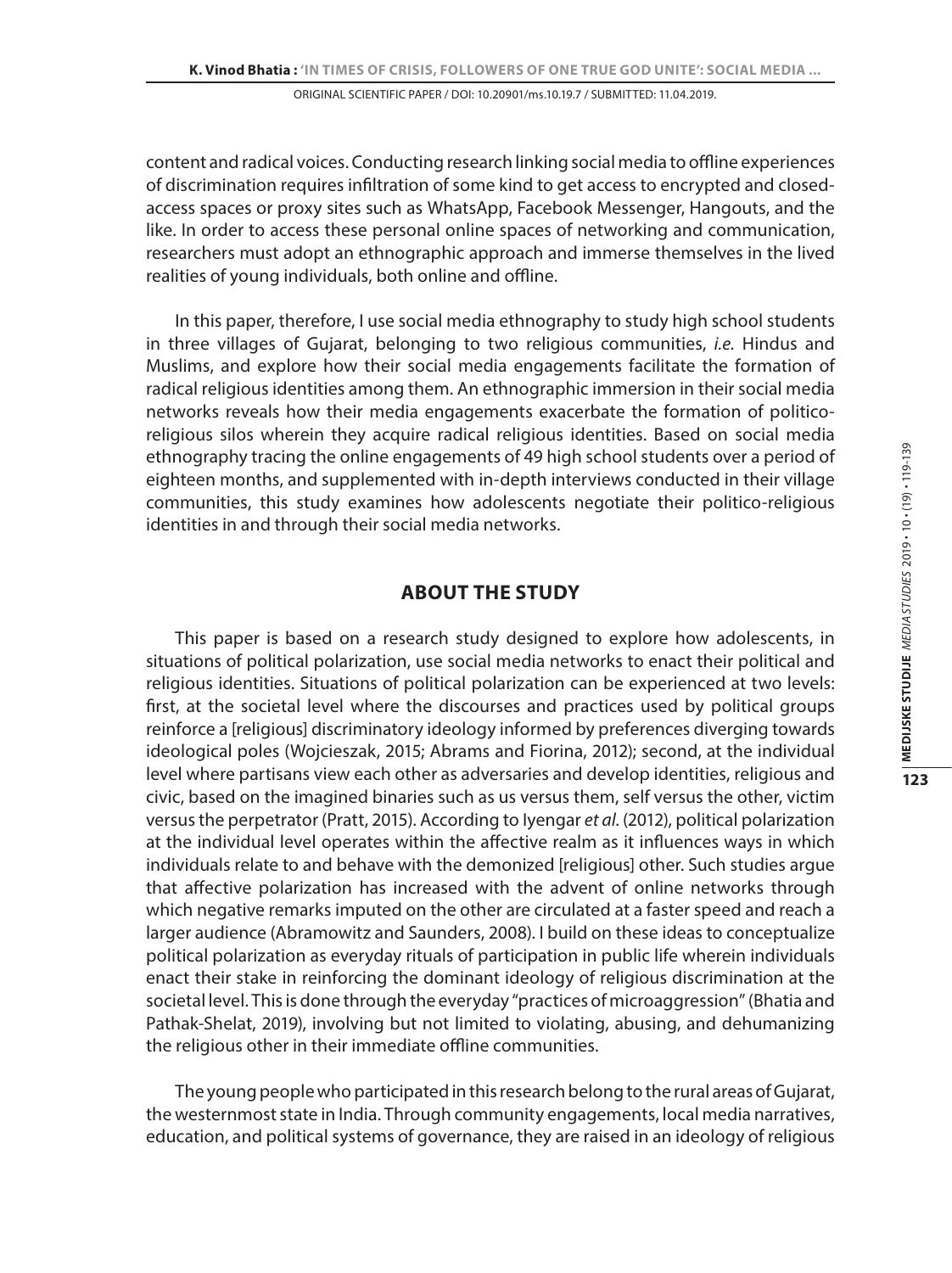discrimination. Data detailing how they are socialized as religious subjects have been published in previous studies (Bhatia, 2017, 2018; Bhatia and Pathak-Shelat, 2017, 2019). Students enact this ideology of religious discrimination by practicing micro-aggression towards the religious other. These experiences of enacting and facing discrimination in the everyday realities often manifest in their online social networks. Also, the access to and participation in their online social groups is based on religious identities and often include members from their offline religious communities. In these online groups, they find it easier to articulate their ideas of religious discrimination without accounting for the authenticity or validity of the discourses they engage in.

In this research, the offline spaces of my student-participants include their village communities, religious organizations, media and communication technologies, and education institutions. I worked in the role of a media educator with 180 school students in these villages over a period of 22 months, starting mid- August 2016. During this phase, I designed an ethnographic research to draw narratives from their communities on how young individuals are socialized within a discriminatory ideology of religious belonging. I explored their how they engage with different forms of media technologies and narratives to identify the ways and means through which they were socialized to discriminate against the religious other. For this purpose, I used ethnographic methods such as in-depth interviews of students and village residents and observation schedules.

The young children from these three villages who constitute the sample of the study range in the age group of 11-14 years, attend classes in a Gujarati medium school, *i.e.* the only municipal primary school in these three villages, and lack English language competencies, *i.e.* they cannot read, write, or speak in English. At the outset, I provided a detailed description of my research to all the students in grade nine, eight, and seven and invited all of them to participate. For this study, I recruited students from the school who volunteered to participate in this research and were willing to add me to their online social groups on WhatsApp and Facebook. In all, 44 students – 34 boys and 10 girls, agreed to participate. They added me on the different social media groups they frequented or were a member of and towards the end of the induction phase I was a part of 30 social media groups. There was a lot of overlap between these groups with regard to both the content that was circulated and the individuals who were identified as group members. Table 1 and 2 outline the key features of the student-participants.

#### Table 1. **Gender and Age**

| Male            | 77% |
|-----------------|-----|
| Female          | 33% |
| 12-11 years old | 20% |
| 11-13 years old | 52% |
| 13-14 years old | 28% |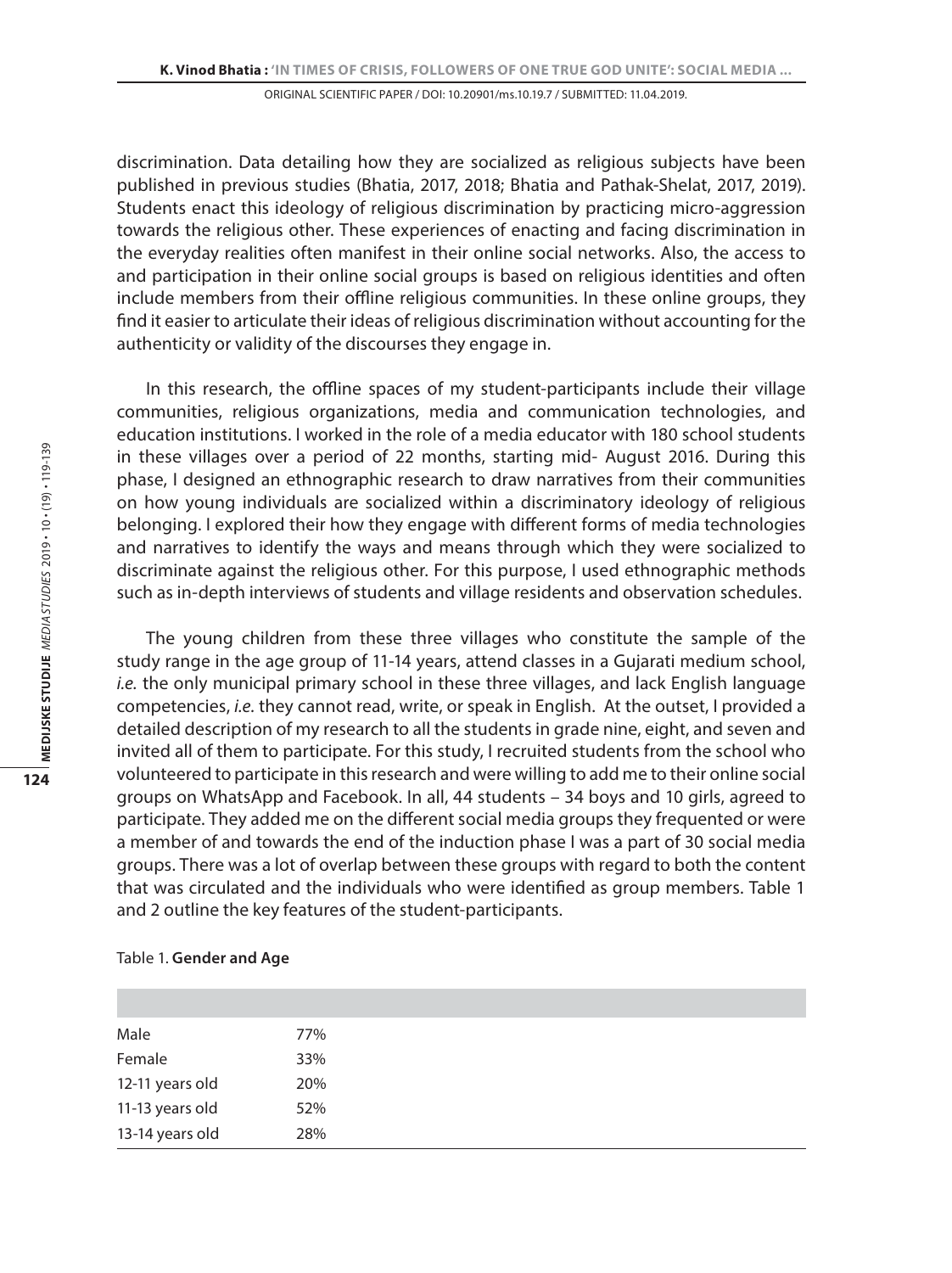| <b>Religion</b> |     |
|-----------------|-----|
| Hindu           | 53% |
| Muslim          | 47% |
| Language        |     |
| Hindi           | 18% |
| Gujarati        | 55% |
| Urdu-Gujarati   | 27% |

## Table 2. **Religion and Languages spoken in offline and online spaces**

I also requested the student-participants to seek a written permission from their parents allowing them to participate in the study and give interviews. Some students requested me to brief their parents about the research and I visited their homes to carry out the process. Subsequently, I conducted interviews with 39 students who volunteered to participate in this study. For this study, the data collection phase (observations and interviews) started in September 2017 and continued for a period of eighteen months. I prepared a semi-structured interview-schedule including open-ended questions related to their routines, interactions at school, media environments, and family relations. Extensive observation notes were prepared to analyze when, where, and how students articulated, enacted, and reinforced their religious identities. Observation was conducted at several sites including classrooms, their houses, playgrounds, community centres, village lanes, and other hang-out spaces in the villages. The observation schedule was constructed to examine interpersonal relations among students from different religious communities. The schedule included guidelines to observe how adolescents from the two religious communities interacted with and referred to each other. I also observed the role of adults and village residents in this process. Additionally, I used the observation schedule to examine how adolescents engaged with media technologies and narratives – which media they had access to, whether the access was independent or regulated by adults, how they interpreted the media narratives, who helped them understand media texts, and so on. Finally, I also used observation as a method to examine adolescents' engagement on social media platforms – do they have access to Facebook and WhatsApp? What do they consume and circulate through these networks? Why and how do they use social media to enact their religious identities?

In order to examine their online engagements, I requested my student-participants to add me to their social media networks on Facebook and WhatsApp. In time, I was added onto their social media accounts and groups and I started observing and examining how young people enact their religious identities online. I could see linkages between their offline socialization as religious subjects and their online engagements with radical discourses. I, therefore, decided to conduct a social media ethnography (Hobart, 2010) to allow myself to immerse in their digital life. Social media ethnography is one of the most dynamic methodologies which allow researchers to combine participant interviews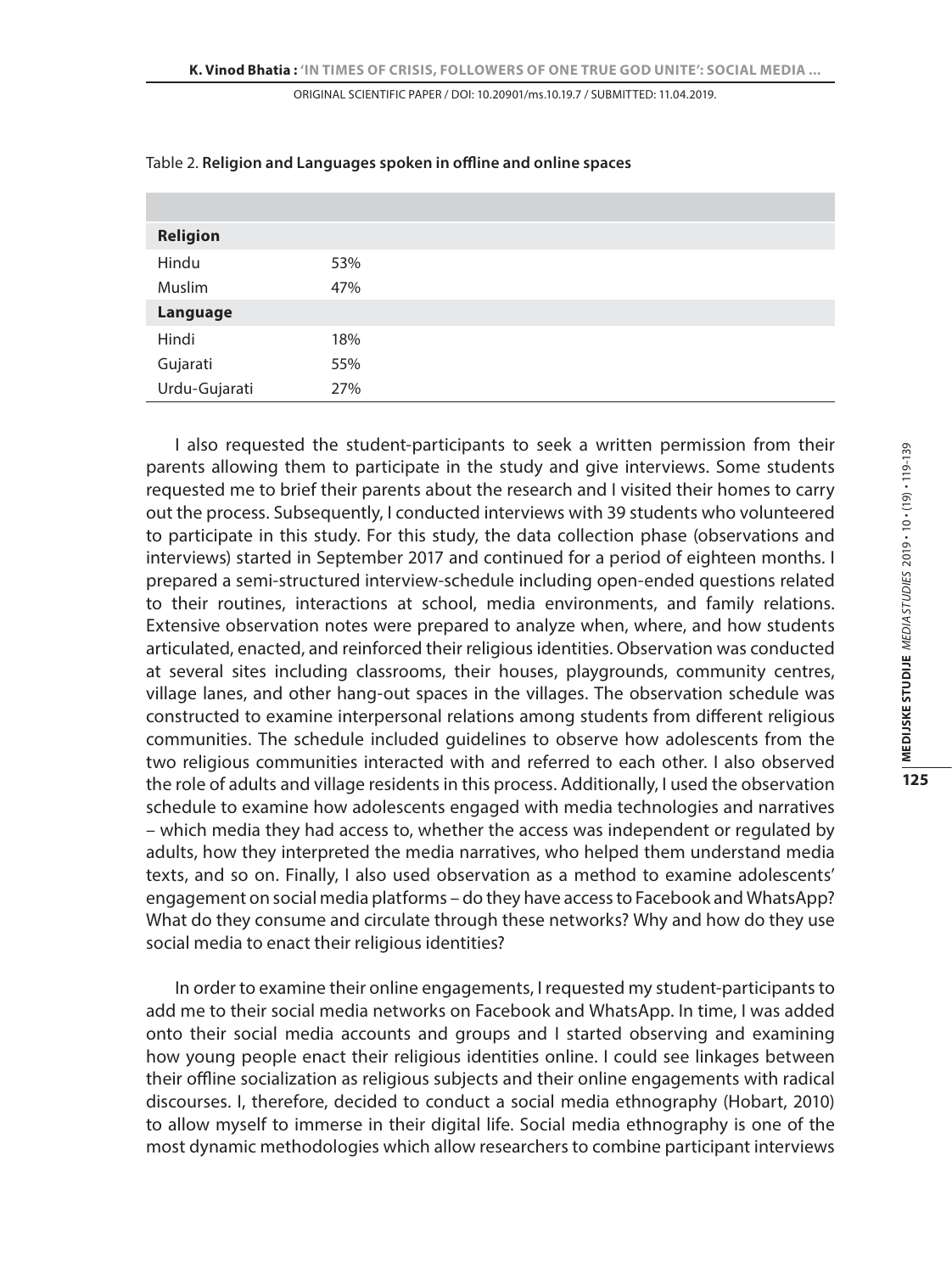with relevant online material by following or actively participating in their social media platforms and online communities (Postill, 2010). To trace how social media ethnography emerged as a useful research methodology, it is important to acknowledge the work of scholars such as Baym and Markham (2009), Hine (2008), and Hobart (2010), who argued that the internet is the new emerging site of research and changes the way we understand and conduct qualitative inquiry. These scholars wrote about the Web 1.0 context, very different from the social media platforms we discuss in this paper. Their analysis, therefore, focused on conducting an ethnography of internet examining how the internet allows some communities and cultures to flourish in virtual spaces (Kozinets, 2010). With the advent of social media, there was a felt need to unpack how social relations between individuals were emerging in and through the online networks. This strand of research also focused on understanding how the socialities in the social media spaces between individuals were influenced by their offline lived experiences. Postill and Pink (2012), therefore, developed social media ethnography as a research methodology to conceptualize how ethnographic places which are traceable on the web connect with offline realities of individuals participating in the social media spaces and networks. This methodology can be deployed to examine how linkages between online and offline practices can shape constitution of social groups and the practices they engage in together.

In this research, the online communities of my student-participants consist of members who seek to identify and define public issues based on their religious identities and collaborate with their group members to reinforce radical ideas – often contextualizing these within the larger political milieu of their villages, cities, states, and the country. Examining their discursive participation in their online social communities "involves embracing online ethnography as a textual practice and as a lived craft, and destabilizes the ethnographic reliance on sustained presence in a bound field site," which is exclusively online or offline (Hine, 2000: 43). Online discursive enactment of social identities implicates the physical as well as digital realities of individuals (Hine, 2008; Postill, 2010) and so the focus of this study is to bind together the range of social media discourses on religious discrimination with associated offline contexts of the participants, described in their interviews.

I designed an observation schedule to monitor their social media engagements and prepared extensive notes details issues such as the nature of their social media networks, the kinds of discussions they participated in, the news and/or updates they shared via social media, the kinds of groups (WhatsApp and Facebook) they engaged with, their online friend list, and so on. I also prepared an observation schedule analyzing their social media habits addressing questions such as- Did they check the authenticity of the information before circulating it? How frequently did they post and/or share political and religious content? How often did they promote discriminatory content either by sharing it or consuming it?

These observations were substantiated with in-depth interviews conducted with 44 students to understand how they use social media as a performative site to practice,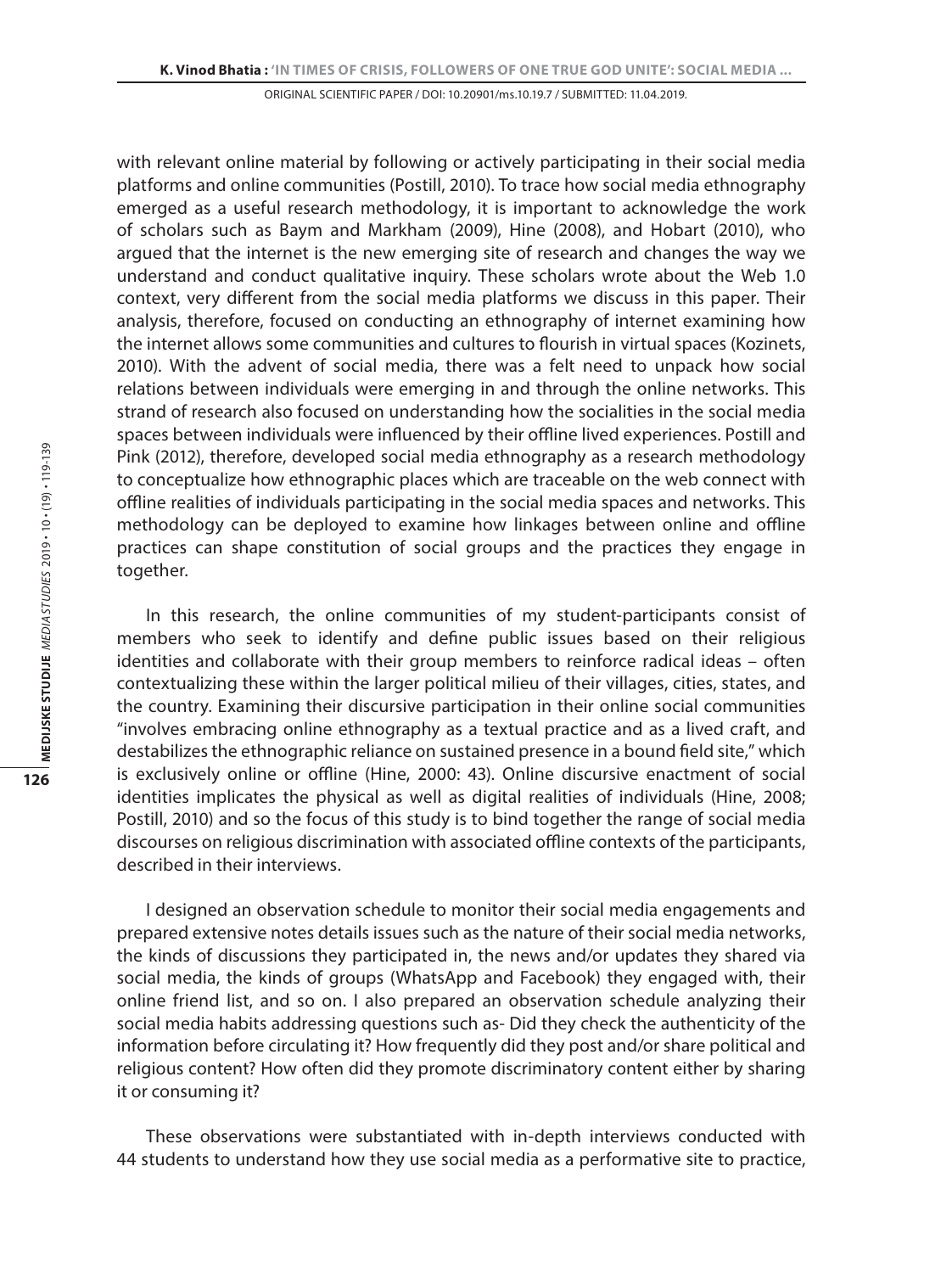enact, and reinforce their religious subjectivity. Two rounds of interviews were conducted – first, to understand how they experience and practice their religious identities both on/offline; second, to examine if their social media engagements reinforce or challenge the ideology of religious discrimination prevalent in their communities. Each interview lasted for approximately fifty minutes and was conducted in Gujarati. Interviews were transcribed in Gujarati and later translated into English. The pre-publication audio-video tapes and transcripts were shared with the student-participants and their families for respondent validation.

Data were added into the NVivo software program and coded by observations and responses. Data were then analyzed using descriptive coding (Saldaña, 2013) to understand how their offline communicative ecologies socialized them within a discriminatory ideology. I also analyzed how social media networks provided adolescents with closed and regulated spaces wherein their prejudice against the religious other was reinforced by members who share the same ideology. On these social media platforms, the entry-exit of alternative narratives that can challenge the validity of their radical discourse is strictly restricted. Three themes emerged from this analysis, *i.e.* using social media affordances to create religious silos, using anonymity to discursively violate the "religious other", and expressing radical religiosity in offline spaces.

## **Using social media affordances to create religious silos**

Based on the findings, I argue that offline experiences of discrimination and violence translate into the use of social media networks to legitimize adolescents' radical ideas and behaviour. Stories from village neighbourhoods, informal and domestic communication spaces, and the local media narratives they consume dovetail into their online engagements and participation. When these young students, for instance, are exposed to anti-minority discourse circulating their mediascapes, they interpret it from within the meaning-making frames endowed upon them through the socialization they receive in their local communities. For instance, many young people in these villages watch and circulate WhatsApp videos related to lynching of the members of religious (and/or caste) minorities in India. When young people watch these videos under adult supervision, they interpret the act of lynching based on what their community members and peer groups suggest. As a result, when young people in Hindu households witness the lynching of Muslims they tend to interpret this incident as "called for" by the Muslim community. Ravi, a Hindu student, explains, "The Muslims kill cows – our mothers. They have asked for the beating. How dare they harm the animal we worship!"

On the other hand, Muslim students interpret this incident as a violent act designed to oppress Muslims in India. In doing so, they often abuse the entire Hindu community and consider the all Hindu residents in their villages as perpetrators.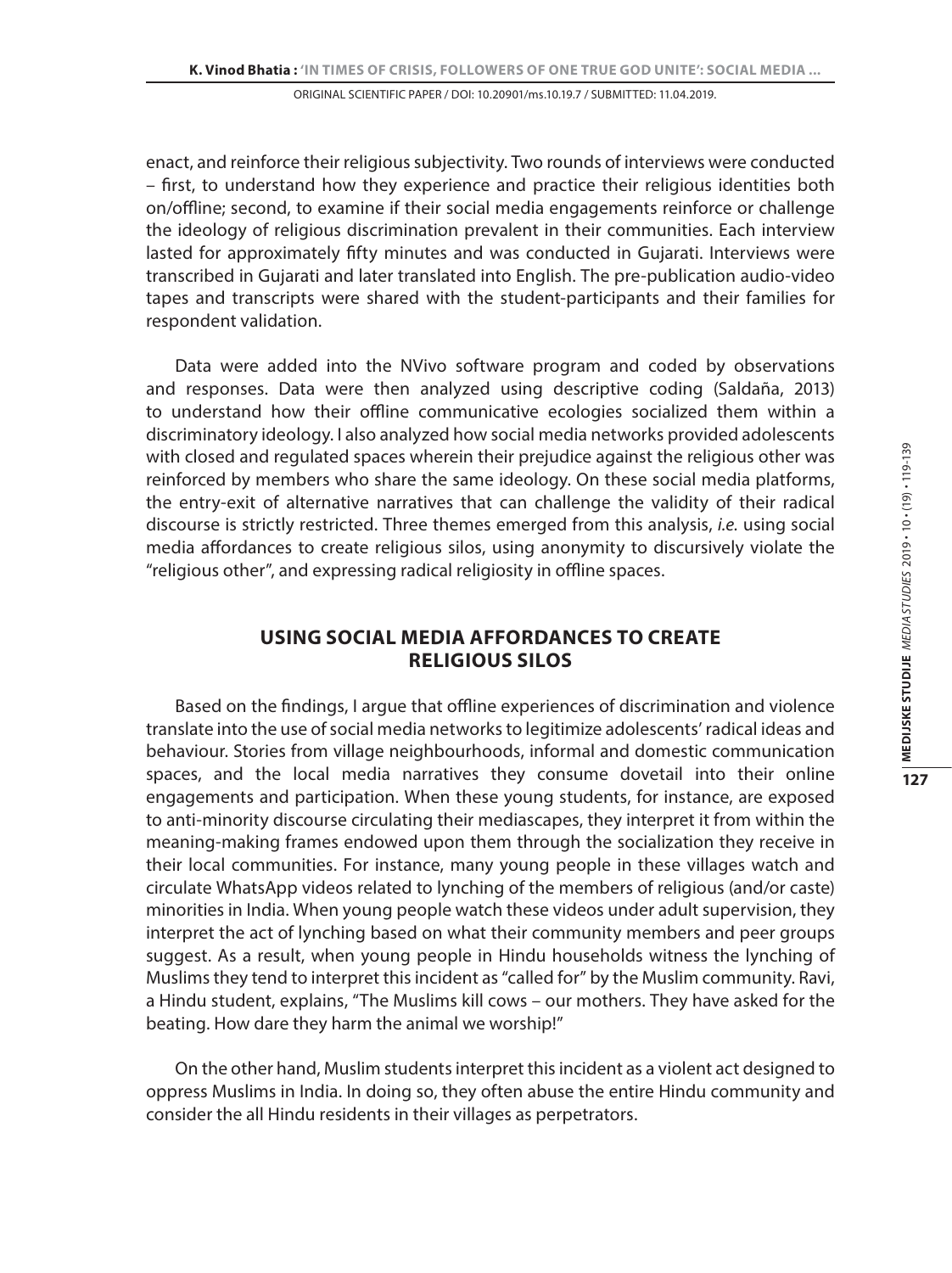There, young students often use their social media platforms to seek information and content consistent with their views to bolster their radical claims and religious prejudice. This creates online religious silos. Many student-participants in the research agreed that instead of seeking alternative narratives and perspectives, they use social media networks to support their arguments and find information to "prove others wrong". Nusheen, a 14-year-old Muslim student, explains:

I remember reading about the Muslim traders<sup>1</sup> being lynched to death over suspicions that they possessed *beef. I felt so angry and scared at the same time. My father is a butcher and owns a meat shop... My first thought was "Is he safe?" In such times of anxiety, I talk to my Muslim friends online through WhatsApp and Facebook. I feel safe with them. Also, they understand my anger. When I talk to them I realize it is not our fault; they are evil!*

Like Nausheen, many other student-participants claimed that the national antiminority discourse perpetuated their communication channels and texts through the local news organizations and the informal conversations emerging from their community engagements in the villages. Also, these discourses are interpreted from within the frame of religio-political socialization they receive in their villages.

Let us take the example of Rahim, a 14-year-old Muslim boy, who is a member of four WhatsApp groups, *i.e.* one family group, two groups of Muslim community male friends, and one group consisting of his cousins. All these groups include members only from the Muslim community and they often share political discourse through these networks. These online social communities are also used to discuss issues pertaining the Hindu-Muslim relations in the villages such as the dispute on who can use the grounds surrounding the temple, how girls from the Hindu families are losing their values because they are being encouraged to pursue higher studies, how Muslim boys should not be allowed to mingle with Hindu girls, and how Muslims are richer and making progress despite the political situation due to their faith in *Allah*. Sometimes, during these conversations in WhatsApp groups, Hindu villagers were referred to as *Kafir*, *Haraam*, *Mushrikun, Takfir, Murtad*, and so on, all alluding to a person who refuses to accept the Islamic teachings and the one true God. Rahim explains:

*What we see in our societies, we discuss on these groups. When we didn't have phones and WhatsApp, we used to stand in the village lanes to talk. Now, we also do it over WhatsApp. It is easier to just forward a video to explain your point... and there are so many available to show that everyone wants to harass us*  [Muslims]. Talk to the village elders... they will tell you how Muslims have always suffered.

As is evident, their online engagements are influenced by their offline religious commitments as they learn to use social media to strengthen the sense of belongingness among their religious community. The feeling of solidarity resulting from such social media engagements is "negative" for it builds the community against the imagined religious other who is constructed as a merciless and violent deviant. Also, for bringing this constructed perpetrator into existence, community members use discursive violence as a modality around which the identity of the religious other is articulated.

 $\frac{1}{1}$  Some Muslim traders who transport and sell meat in Gujarat have been lynched on the suspicion that they trade beef, a product which is banned in the state of Gujarat (Banaji, 2018).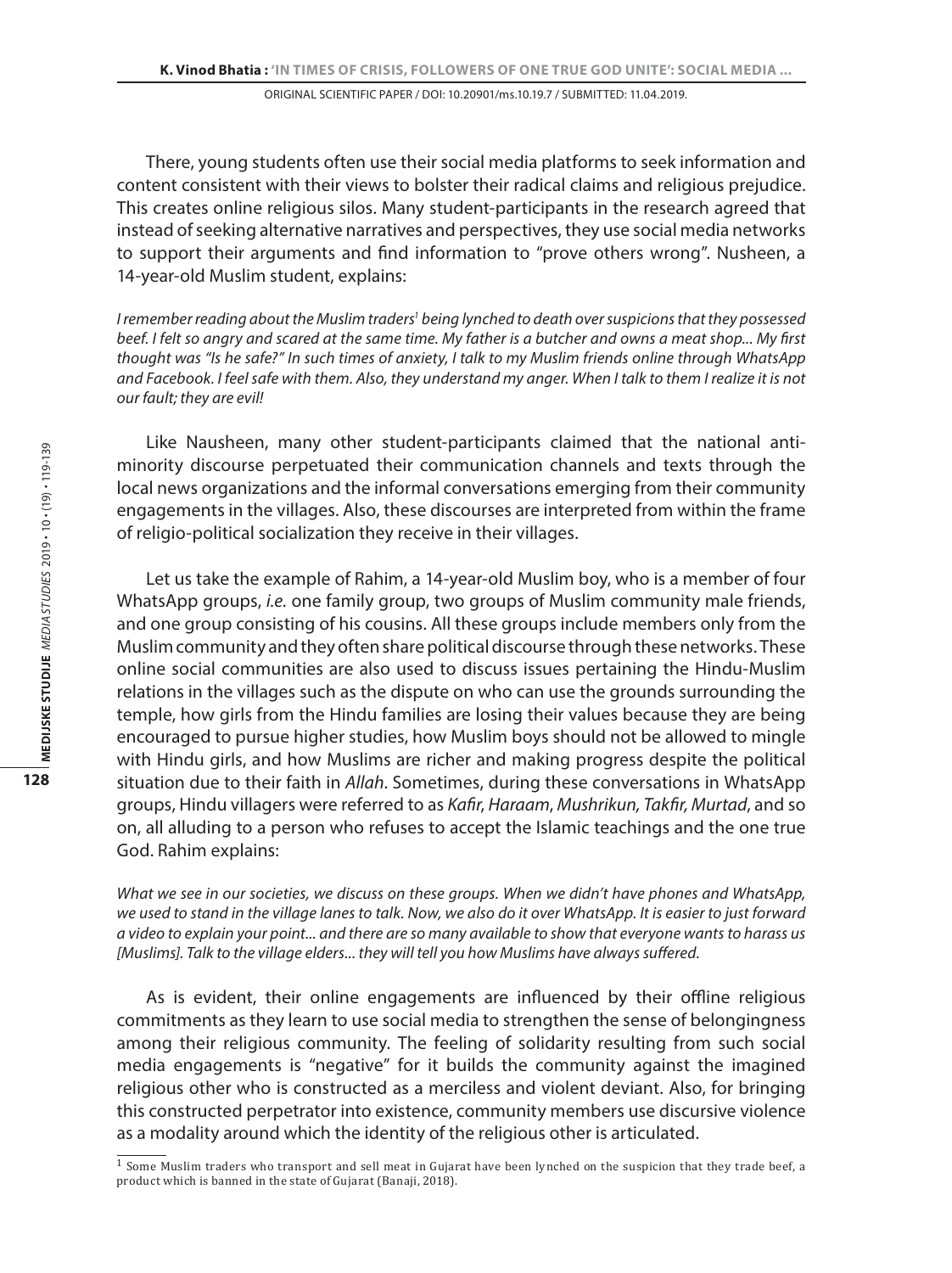When young individuals interact with the religious other in this imagined realm of experience defined by violent discourse and an uncritical interpretation of the sociopolitical realities, the process engenders animosity and hatred among members from different religious communities.

According to my student-respondents, the imagined realm of experience in social media communities shield the members from external scrutiny and sanctions being imposed in their offline spaces either due to their religious or gender identities (Sageman, 2004). Social media allow young individuals to enact their participation remotely. In other words, the online space enables their virtual selves to be invested in the construction of reality; in the absence of real time physical interaction amongst each other, it isolates them further from their local neighbourhoods where the prevailing reality is more diverse and interspersed with the presence of the religious deviant (Hussain and Saltman, 2014). Let us take the example of Pratik who is an 11-year-old Hindu boy. He is a member of four WhatsApp groups and is very active on Facebook. He explains,

*I don't send friend requests to my classmates who are Muslims. I share many things which are in favour of the Hindus... I am a proud Hindu. I don't want to hurt them. Also, they will never like my posts and photos. Why add them to my Facebook? Or talk to them on WhatsApp?* 

As is evident, their online interactions, though emerging from their offline routines, reinforce their hardliner thinking and pull them away from the realities in their local communities. Let's take another example of Sunil, a 12-year-old Hindu student, who identifies himself as a proud member of the Thakor caste. He has read about cases of lynching and actively participates in discussions on "How to save cows and the Hindu religion from the dictates of *Musalmans*?" through his social media networks. He is a member of two WhatsApp groups and also actively engages with his community friends through Facebook Messenger. Sahil, participating in the discussion related to the lynching of a Muslim man from Rajasthan on the suspicion that he possessed cow meat<sup>2</sup>, wrote in his WhatsApp group,

*I have observed this in our villages too. Hindus will have to punish them because* Musalmans *steal our cows. The* Bharwads *and* Rabaris *in the neighbouring villages have faced this problem because of the*  mias*<sup>3</sup> . They steal their cows, kill them, and sell the meat.* 

Sahil reads the regional newspapers and watches the local news channel*.* These regional media channels clearly articulate their ideology of religious discrimination and cater to the populist discourse (Bhatia, 2017; Sonwalkar, 2006). Also, Sahil's WhatsApp profile photo is the image of a Hindu god, *Hanuman*, with the slogan "One *Musalman* said that this photo of a Hindu god won't even get 5000 shares. Let us see how many Ram (Hindu) *Bakhts* (Believers) are there!" Also, Sahil uses his privacy settings to ensure that only his friends on WhatsApp, *i.e.* those he has added in his phone book, can see this display photo. He explains, "I make sure I don't add these Muslim people in my phonebook. I don't

 $\overline{2}$  For more details read the article, "Alwar lynching: Pehlu Khan, killed by cow vigilantes, was no cattle smuggler". (https:// www.hindustantimes.com/india-news/alwar-lynching-pehlu-khan-killed-by-cow-vigilantes-was-no-cattle-smuggler/ story-oHFwJT3e8R8kJn396KEGOO.html)

<sup>3</sup> A slang used for Muslims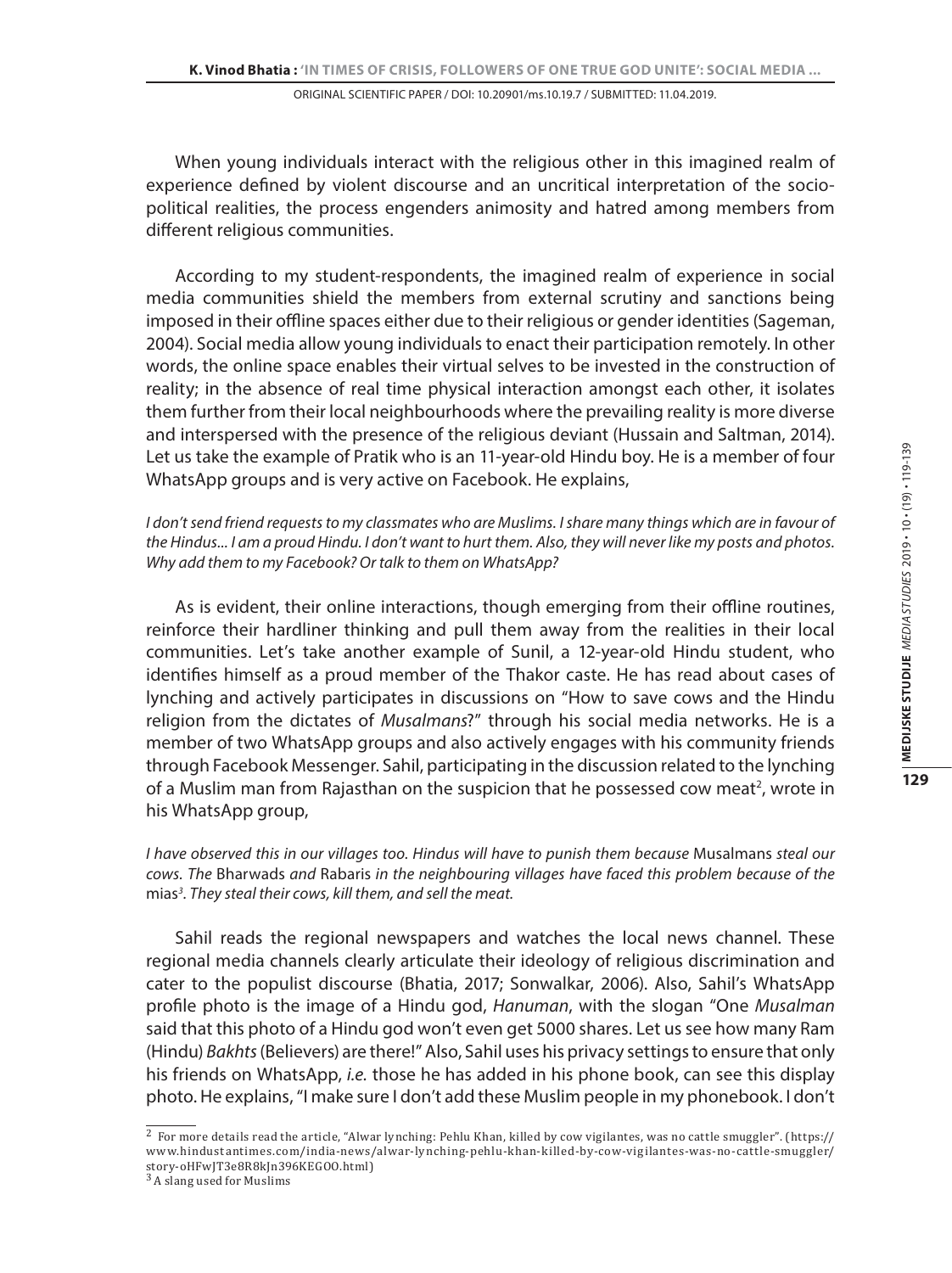want them to know what I feel or else they will start a discussion and I am bored of proving them wrong."

According to Sahil, online social media enable him and his Hindu friends to create an orchestrated public space where Muslims are not recognized as legitimate participants and thus they have no right to voice their concerns, ideas, and opinions. Online social networks, therefore, enable young individuals with extremist ideas to animate a society and an experience that lies beyond the secular obligations of the country and where the "religious other" is not recognized as a stakeholder in the "meaning-making process influencing the politics of truth in the society" (Power, 2012). This practice of creating online religious silos permits adolescents to design a public sphere based on the politics of exclusion wherein the "religious other" is denied the right to speak, participate, and enact their differences.

It is important to note here that the social media offer several affordances such as the easy entry and exist mechanisms, decentralized participation and networks (Awan, 2007), and uncritical and/or anonymous public engagements in online social communities. Young people rely on these affordances to curate experiences and an imagined public sphere wherein they have the institutional authority, by the manner of being the online group admin, to restrict, deny, and erase differences, personified in the religious other. When Sahil and his friends create a religious silo and engage with political issues in their social media groups, for instance, they present their narrative as the "truth" and reinforce it continuously; the cultural and religious other is disrespected and their values and identities are interpreted as deviant in the dominant culture.

In the next section, I discuss how this engagement with radical ideas is reinforced and translates into discursive violence inflicted on the religious other through social media platforms.

## **Using social media to inflict discursive violence upon the "religious other"**

Though it is argued that online conversations and dialogues shield the participants from the world out there that is harsher, more conflict-ridden, antagonistic, and not always fair (Arntfield, 2015), through this study I claim otherwise. My student-participants use their social media platforms to hurl discursive abuses towards the religious other. Some of the participants claimed that they use their social media networks to identify people who criticize their religious practices and/or political opinions and create fake Facebook pages to hurl abuses at them. On social media platforms, most of the participants claim to be "freer", implying that they are more abusive and harsh while articulating their religious identities.

Rafiq, is a 14-year-old Muslim boy, who claims to be "addicted to social media". When interviewed, he eagerly sent me a friend request on Facebook and added me to his friend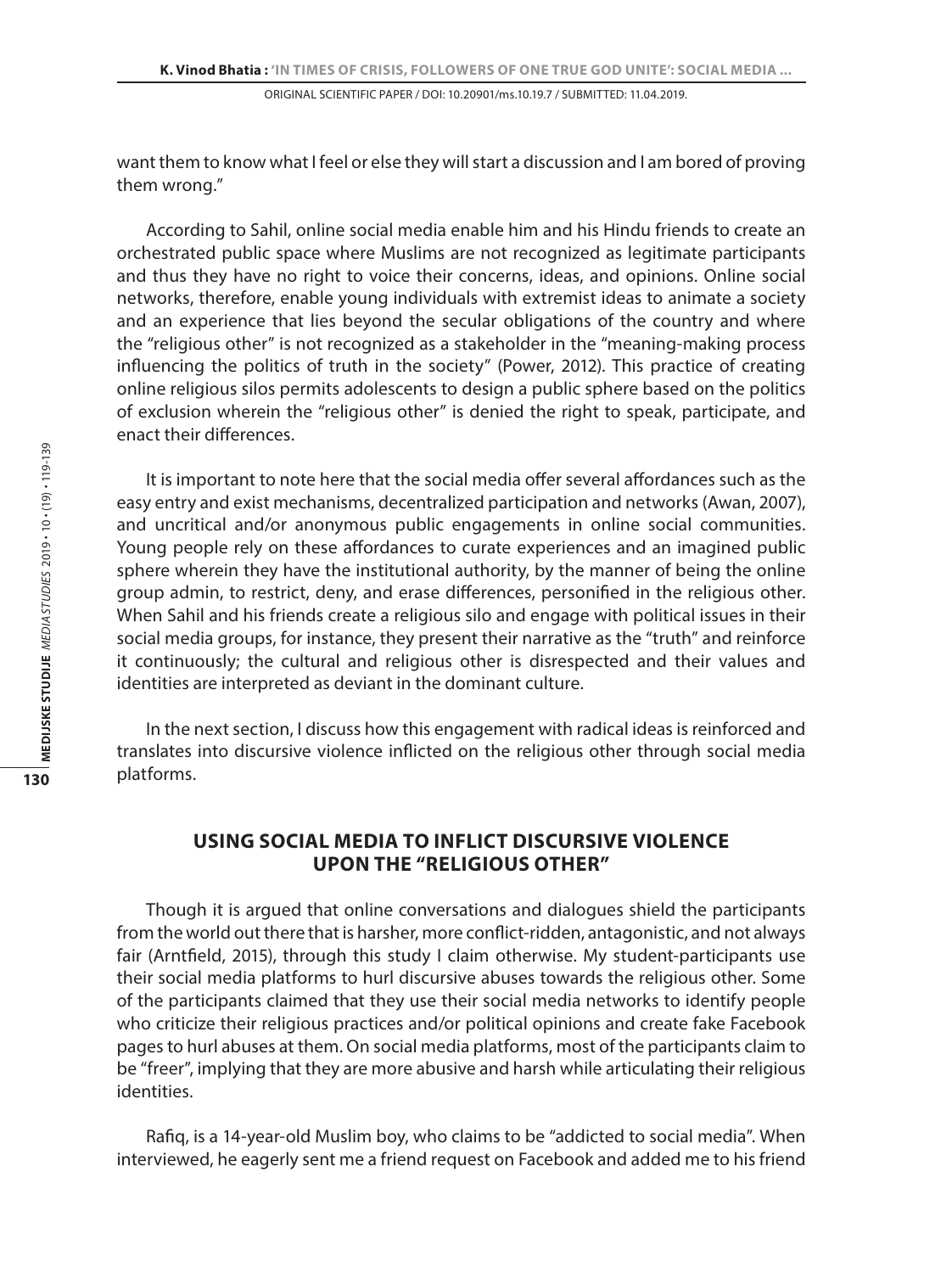list. On his timeline, many of his Muslim friends share links to news stories criticizing the Hindus and initiate discussions motivated by their religious prejudice. They shared examples of how they belittle Hindus on various public posts and identify themselves as members of an "ideological army" created to protect their Muslim brotherhood. Kuchiya, an eleven-year-old Muslim boy who regularly comments on Rafiq's timeline, once posted a video made by a local news channel regarding the ban imposed on Muslim youth, restricting them from entering Garba grounds<sup>4</sup>. In the comment thread of this post he wrote, "They [Hindus] think we are interested in being friends with them. In our families, we aren't even allowed to talk to Hindus – they are so dirty and lesser humans. I wish I had the power to teach them a lesson!" To this, his other friends responded with a string of violent abuses hurled towards the imagined Hindu other. The construction and use of these abuses insert in the discursive space shared by Hindus-Muslims an intentionality to defy, violate, and defile the human body of the 'religious other' which is situated in offline sites. Though online discursive violence in the form of abuses and bullying does not always translate into offline acts of aggression, the threat inherent in the discursive act of desecrating the religious identity embedded in the virtual self of the "religious other" gives the abusers a sense of power over them and their community.

In readings of collective violence, dismantling the human body is seen as a sign of dishonouring and/or defiling the entire religious community (Sarkar, 2002). Sapna, a 12-year-old Hindu girl, identifies herself as an "active user" of WhatsApp and Facebook and has many groups on these social media platforms. She explains how abusing the imagined religious other through social media helps her attack the entire community,

*On social media groups it is easier to show the* Momin *community their true place... they are the weaker community and the foreigners. I sometimes use my fake Facebook profile to join such comment sections where Hindus from everywhere are seeking our support in showing Muslims their true place.* 

As is evident from this conversation, in identifying a common and imagined enemy in the "religious other" and attacking this enemy, student-participants experience a sense of solidarity and belongingness. The discursive practices of violating the "other" enable young individuals to be invested in an embodied experience of discriminating and by that virtue dehumanizing the religious other. According to Rakesh, a 14-year-old Hindu student, the anonymity of social media is a "blessing" for it allows the Hindus to express their raw potential without the fear of being recognized. When I asked why people like him experience a sense of fear in expressing their dislike towards Muslims in their local neighbourhoods he explained,

*We have to work with these* momins *every day. We work together in farms, schools, and villages. If we abuse them for who they are and they know we don't like them, the work will suffer and then our family*  income will be less. That doesn't mean that they are good people. On social media you can actually tell *them who they are, their true worth as the lesser, unreliable, and selfish people.*

<sup>4</sup> For more details read, "Gujarat: Muslims barred from garba events in Bharuch." https://indianexpress.com/article/india/ india-news-india/gujarat-muslims-barred-from-garba-events-in-bharuch-3041473/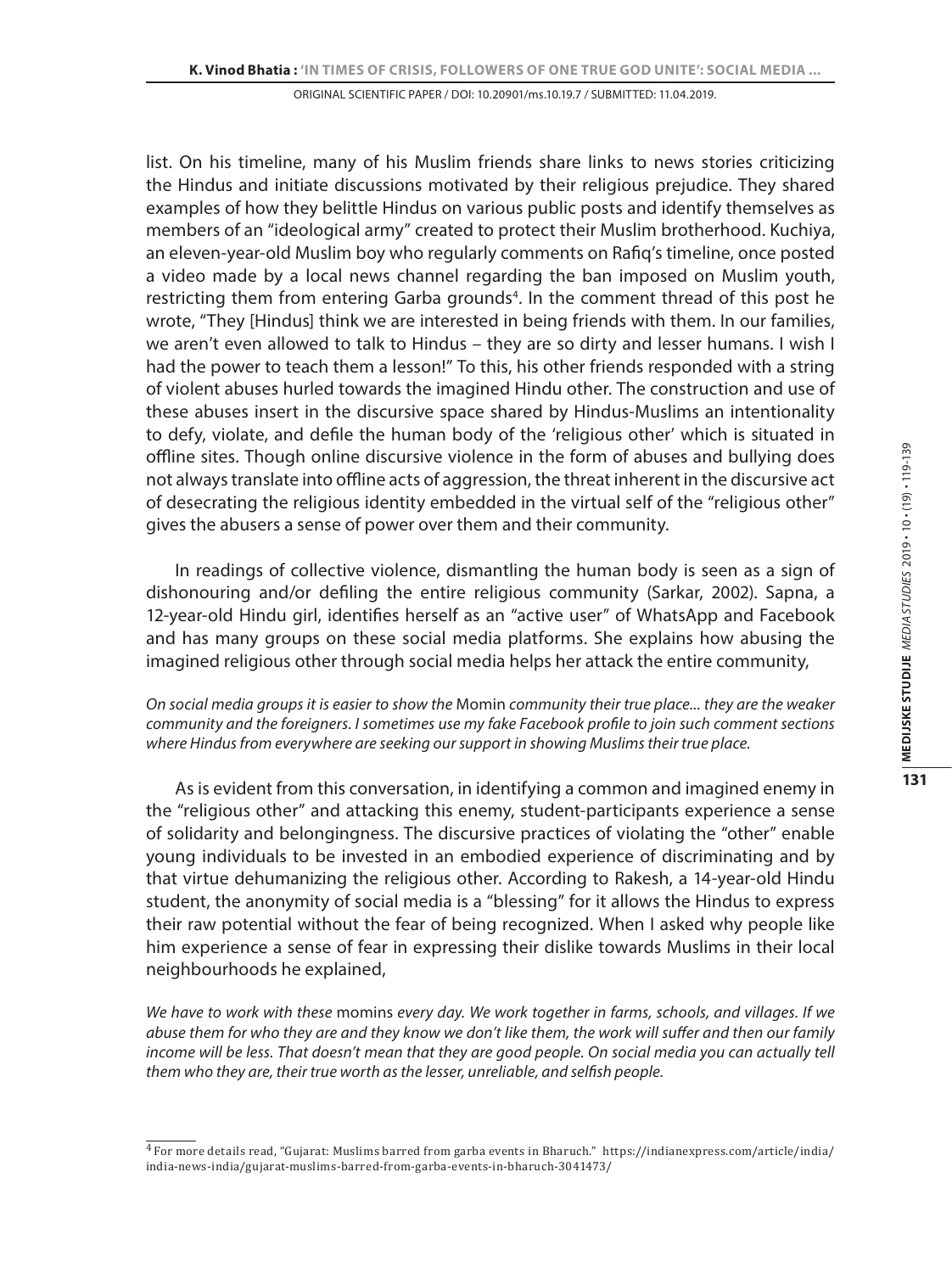As is evident, social media are used by the student-participants to anonymously wage a discursive war with the religious other and translate their radical ideas into discursive activities in which members of their community can participate.

Ruksana, a 14-year-old Muslim girl, feels that when she actually writes a comment criticizing and calling out the faults among the Hindu community or sends her support in the form of a message to a Muslim friend who is being abused by the Hindu trolls, she experiences a sense of accomplishment. She says,

*When you actually write a comment that can silence the Hindus who are abusive and mean, you feel as if you are actually supporting your people [religious community]. Through social media, I often extend*  support to my community members either by liking their comments/posts or by defending my community *in my comments from the [religious] abuses hurled at its members.* 

Like Ruksana, many student-participants agree that engaging in and through social media and posting comments against the religious other help them experience a sense of solidarity among their offline local neighbourhoods. Though they do it in and through words and in cyberspace, the sense of belongingness dovetails into their offline commitments and increases their bonding within their offline religious communities. Many researchers (Bowman-Grieve, 2009; Busher, 2015) have identified and even measured a "sense of virtual community belongingness" among young individuals who see validation in and through their enactment of affective affiliation with their community members on social media networks.

These online engagements sometimes feed into reinforcing their aggressive behaviour towards the religious other in offline spaces such as their classrooms, village lanes, market places, and so on. In the next section, I explore how students use online communicative texts of religious discrimination to validate their sense of hatred towards their classmates belonging to a different religious community.

# **Expressing radical religiosity in offline spaces**

Based on my research findings, I argue that the feeling of solidarity experienced in the virtual religious silos can compel young individuals to sever their ties with the religious other in their offline spaces, thus, making them averse to commonplace diversity existing in their local neighbourhoods. For instance, Zabeen, a 13-year-old Muslim student, finds her local neighbourhoods unfriendly and extremely formal. She explains,

*In the village lanes, if I come across a Hindu classmate I have to act nice. I have to greet her or else the community members will think I am* 'katar'5 *. It is not as if I don't want to smile and greet them ever. I just don't like staying with them in close proximity. Also, if I wear a hijab and walk through a Hindu neighbourhood I feel strange; maybe a little scared. I wish we could copy [replicate] our social media groups here in the villages. Lock them out!* 

<sup>5</sup> *Katar* is a word in Hindi/Gujarati language which is used to describe a person who has rigid religious views and thus refuses to even interact with the "other".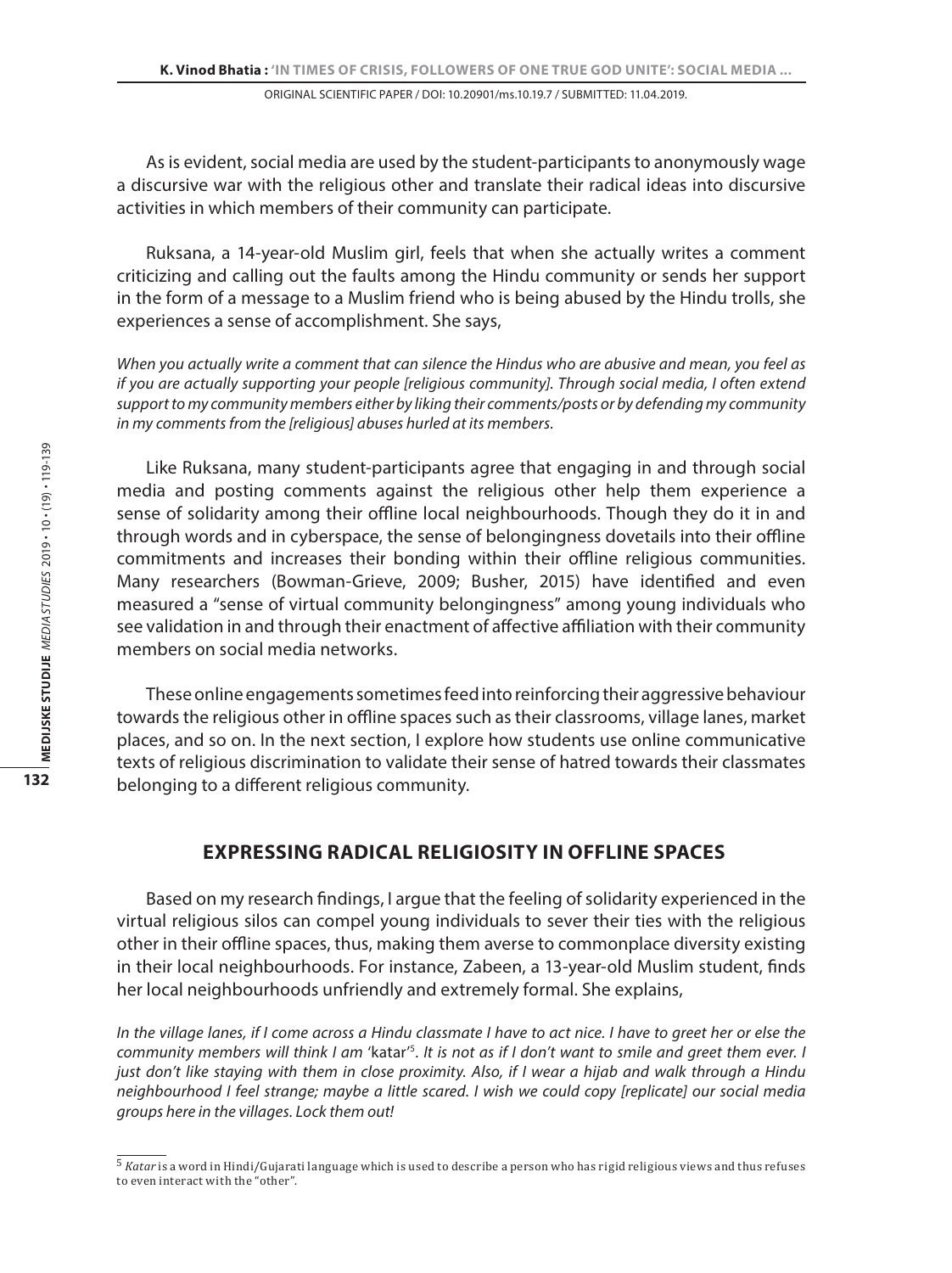When I probed her further to find out if she tries to limit her interactions with her Hindu classmates in the school as she does on her social media she said,

*Yes. I try very hard. In the classes, for instance, we – Muslim girls, sit together in the last three rows. It helps. If you sit with the Hindu girls they make you feel as if you are impure. Also you can't bring chicken6 in your tiffin boxes because the Hindu girls then start making faces and all.*

Zabeen, Mahin, Ashiyana, and other Muslim girls in grade 8 have a WhatsApp group where they share and discuss classroom assignments and academic issues. They started replicating their classroom groups on their social media platforms. As a result of the politics of exclusion where Hindu classmates are neither invited nor feel welcomed to participate in collaborative learning processes, the constructed reality is constituted of a single truth. Offline religious silos are replicated into online learning spaces so that they never get an opportunity to reconcile their aspirations and interpretations with the experiences and expectations of the religious other.

In one such learning situation, while they sat reading from the history textbook, a discussion was initiated on the rule of the Mughals<sup>7</sup> in the Indian-subcontinent. During classroom discussions, students were hesitant to participate and refused to voice their understanding of the issue. After the class, however, Hindu and Muslims students withdrew into their groups on the playground and started discussing and debating this issue. While the group of Hindu students identified the Mughal emperors as "invaders, prosecutors, cruel, barbaric, and plunderers", the Muslim students elaborated on how the Mughal emperors contributed towards strengthening the art, culture, architecture, and governance in India. In these in-group discussions, students often pulled out their mobile phones to extract information related to this issue. Referring to one such article describing how the Maharashtra government was trying to delete the discussion regarding the Mughal period from the primary school history textbooks, Manoj, a 13-year-old Hindu boy said,

*The government knows that they were cruel and the invaders. Why study them. Just yesterday, my uncle shared a video on our family WhatsApp group in which there was detailed information on how Muslims*  want to convert the entire world. That is not happening! Look at our classmates; they were so upset when *the teacher said that Aurangzeb was cruel and vicious. Haven't you seen [the movie] Padmavat!8*

There is a constant exchange between the online engagements in the virtual religious silos and the offline experience of the students in these villages. The online interactions, resource, and engagements are used by young individuals to justify and validate their prejudice towards the "religious other" so that in and through their discourse they reinforce the negative representations of the other pervading the societal fabric.

<sup>6</sup> Most of the Hindu residents in these villages are vegetarians. They find it difficult to share the dining space with their Muslim classmates because Muslims eat non-vegetarian food items.

 $^7$  Mughals represent the Muslims in India; in the current climate of political polarization, the Muslims are the "other" who do not fit into the right-wing populist idea of the nation. For more details read "No Mughals in Maharashtra" by Sarah Farooqui (https://indianexpress.com/article/opinion/columns/maharashtra-government-history-textbooks-no-mughals-muslim-

rulers-4805837/) 8 Padmavat is Bollywood movie in which the Muslim ruler Khilji is represented as the most cruel and barbaric emperor while his enemy, the Rajput king Ratnasimbha, is portrayed as extremely virtuous and kind. These representations in popular culture often reinforce the discriminatory ideology that Islam is a violent religion.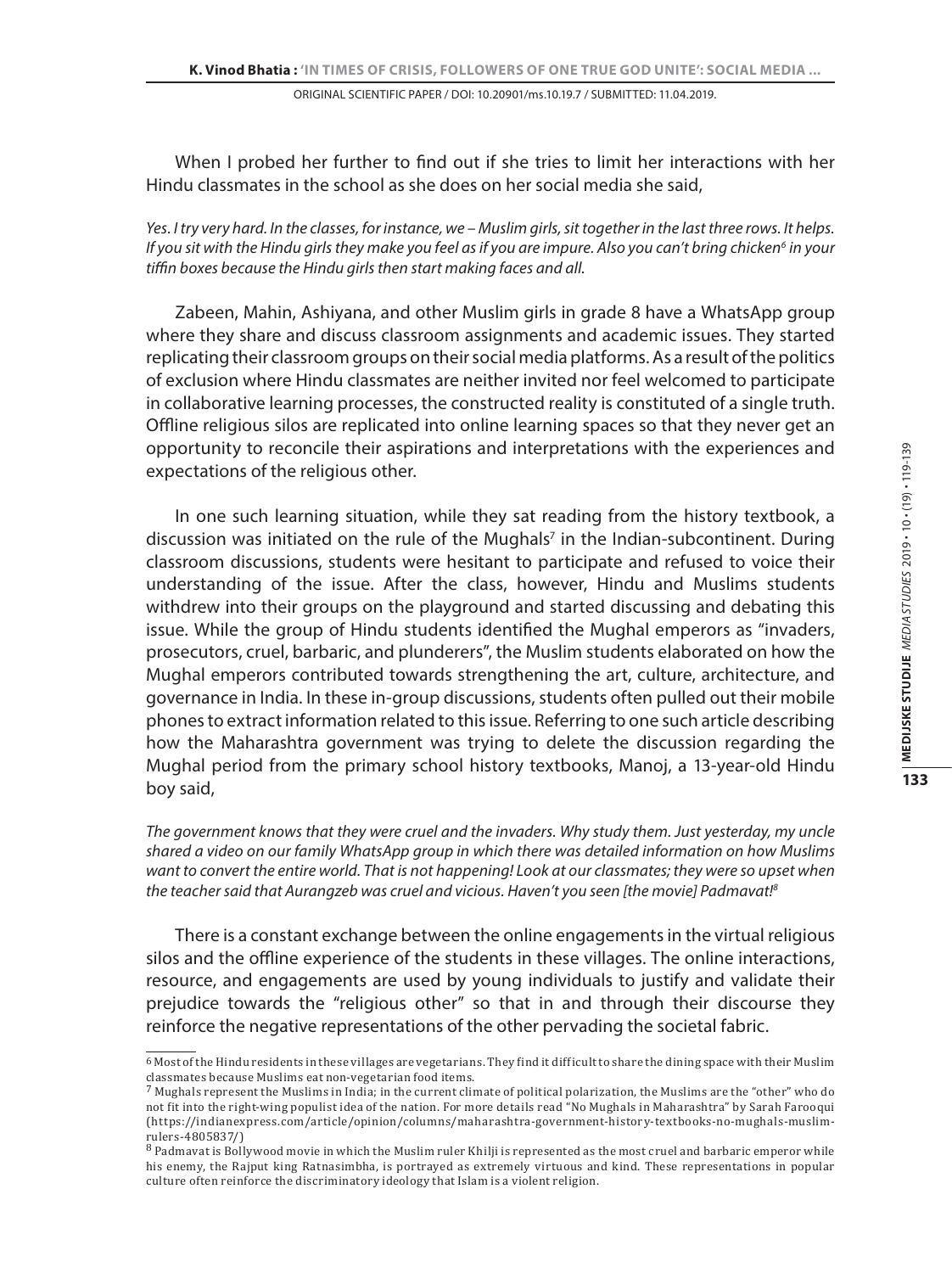There were, however, some student-participants who acknowledge the role of social media and online interactions in reinforcing the communal divide between Hindus and Muslims in their villages. According to Sumit, a 14-year-old Hindu student, social media create an unreal world where the divide between the religious communities is impenetrable and irreconcilable. He explains,

*On social media one can control almost everything [who they talk to, what they talk about and hear,*  who gets to connect with us]. The real world is not that rigid, or is it? I mean there are differences between *Hindus and Muslims in our villages but we also live together, talk, and laugh. We work together; sometimes we reach out to our neighbours to ask for sugar and salt!* 

Sumit and other student-participants emphasize the orchestrated nature of social media groups wherein negotiations with political and religious issues are contained within the dominant interpretive frame reifying the naturalized power dynamics between Hindus and Muslims. The ease with which young individuals can mobilize people to support their ideology of religious discrimination plays a crucial role is drawing young individuals' attention away from lived experiences of co-existence in their own communities. On the social media groups, young individuals operate in a highly decentralized realm where the dynamics of interactions are extremely selective and controlled. As a result of this, young individuals do not have to negotiate with differences or participate in deliberative dialogues to address differences. Ravida, a 13-year-old Muslim girl, feels that this engenders unrealistic expectations among young individuals to create a society that is "free of differences". This aspiration was evident through the interviews conducted with student-participants wherein they claim that their version of an ideal society/community entails a place constituted of and governed by the rituals and expectations of their religious community. Nishant, a 12-year-old Hindu boy, expects that the access to the common public grounds around the Ram temple in the village is restricted to the Hindus because if Muslim children occupy this space, they will pollute its sanctity. Social media allow them to imagine a community where the religious other can be pushed to the margins and be invisibilized from the public sphere. It instills in them a negative aspiration to strive for a homogenous community which is devoid of religious differences. In an attempt to create this imagined society, young individuals often draw inwards towards their respective religious communities while discrediting their everyday engagements with the religious other in their local neighbourhoods as mere obligations.

Participation in these online religious silos, however, intensifies the communal divide between these two communities and reinforces the dominant rationality of religious discrimination.

## **Conclusion**

This paper suggests that in situations of political polarization and religious discrimination in societies, young individuals use social media to create and inhabit religious silos. Young individuals experience a sense of solidarity in these online groups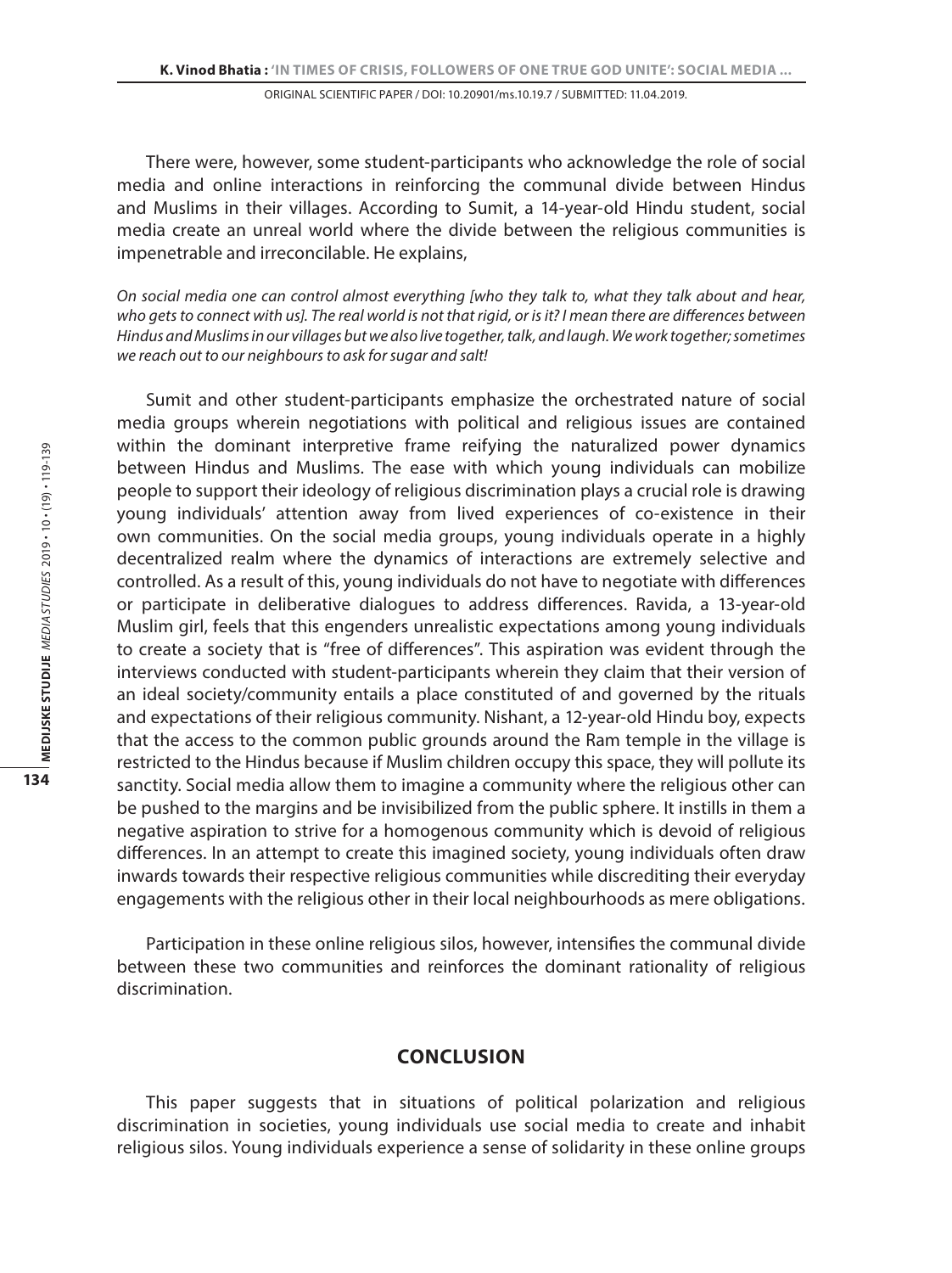as members share in the same ideology and often exchange views, information, and interpretations which are consistent with the dominant ideology of religious discrimination. For young people who are placed in situations of political polarization and have to constantly negotiate with power structures to articulate and enact their identities, the sense of security extended by their virtual communities act as a "fleece blanket" against the expectations of a polarized world (Busher, 2015). Based on the empirical findings presented in this study, I argue that adolescents use social media networks to engage with co-religionists who reinforce and validate their religious world views and biases. They created enclosed and highly regulated online sites through social media which can be accessed only by those individuals who support their ideology of religious discrimination and/prejudice. This helps young individuals experience a sense of security and belongingness online as they struggle with the lived experiences of discrimination in their offline spaces.

Social media allow young individuals to construct an "imagined reality" where differences are obliterated and a normalized society based on a single "regime of truth and practice" is created. Invisibilizing differences in and through these online religious silos occurs in the practice of discursively violating the "other". Many student-participants in this study claimed that the affordances of social media platforms and networks encouraged them to enact their religious identities in and through the use of discursive violence. Social media are characterised by technical affordances such as easy entry and exit, anonymity, interactivity, ease in production and circulation, and so on. These online platforms are highly decentralized and so used by young individuals to create online communities and networks where they can articulate their religious identity in isolation of the existing religious differences prevailing in the real offline spaces. Social media grant them a discursive field where they can be hateful, can hurl abuses, spread rumours, circulate messages designed to hurt the sentiments of a religious community, and so on, without being held accountable for their actions.

Young individuals, who use discursive violence to extend support to their religious community and its members online, undergo an embodied experience of discriminating against people based on their religious identities. In and through these online articulations, young individuals gather discursive support for their ideas which then, sometimes, manifest in the form of everyday practices of discrimination enacted in their offline communities (Salem *et al.*, 2008).

For these young individuals, social media provide new and more efficient channels, resources, and affordances to articulate their religious identities as experiences in solidarity building by means of discursively violating and excluding the other.

#### **References**

>Abramowitz, Alan I. and Saunders, Kyle L. (2008) Is polarization a myth? *Journal of Politics* 70 (2): 542–555. DOI: 10.1017/s0022381608080493.

>Abrams, Samuel J. and Fiorina, Morris P. (2012) "The Big Sort" That Wasn't: A Skeptical Reexamination. *PS: Political Science & Politics* 45 (02): 203–210. DOI: 10.1017/s1049096512000017.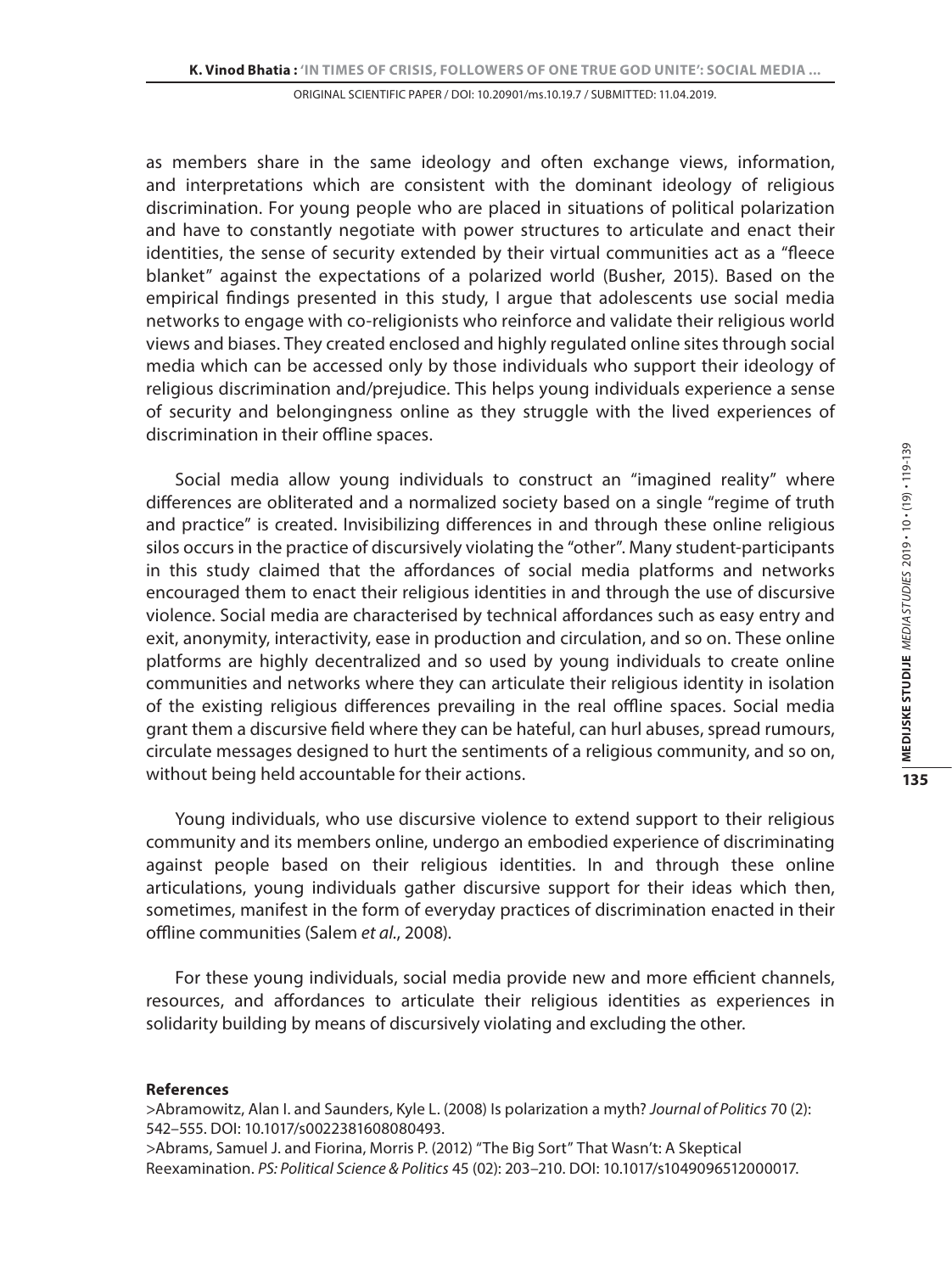>Arntfield, Michael (2015) Towards a Cybervictimology: Cyberbullying, Routine Activities Theory, and the Anti-Sociality of Social Media. *Canadian Journal of Communication* 40 (3): 371-388. DOI: 10.22230/cjc.2015v40n3a2863.

>Awan, Akil N. (2007) Virtual jihadist media: Function, legitimacy and radicalizing efficacy. *European Journal of Cultural Studies* 10 (3): 389-408. DOI: 10.1177/1367549407079713.

>Banaji, Shakuntala (2016). *Children and Media in India: Narratives of Class, Agency, and Social Change*. London: Routledge. DOI: 10.4324/9781315681191.

>Baym, Nancy and Markham, Annette (2009) Introduction: Making Smart Choices on Shifting ground, pp 10-31 in Markham, Annette and Baym, Nancy (eds) *Internet Inquiry: Conversations About Method*. London: Sage. DOI: 10.4135/9781483329086.

>Bhatia, Kiran Vinod (2018) Mediating religious literacy among primary school children in Gujarat: Classroom as a liminal space. *Journal of Media Literacy Education* 10 (3): 152-170.

>Bhatia, Kiran Vinod (2017) Understanding the role of media education in promoting religious literacy: A critical pedagogy for primary school students in rural India. *Media Education Research Journal* 7 (2): 11–28.

>Bhatia, Kiran Vinod and Pathak-Shelat, Manisha (2019) Media experiences in community driven rural areas: exploring children's media cultures in rural Gujarat, India. *Journal of Children and Media*  13 (3): 260 – 275. DOI: 10.1080/17482798.2019.1616575.

>Bhatia, Kiran Vinod and Pathak-Shelat, Manisha (2017) Media literacy as a pathway to religious literacy in pluralistic democracies: Designing a critical media education pedagogy for primary school children in India. *Interaction: Studies in Communication & Culture* 8 (2): 189-209. DOI: 10.1386/ iscc.8.2-3.189\_1.

>Biddle, Sam (2015) *Reddit is so Racist: White Supremacists are Using it to Recruit*. Gawker. https:// gawker.com/reddit-is-so-racist-white-supremacists-are-using-it-to-1691162974 (18/05/2015). >Blackwood, Leda; Hopkins, Nick and Reicher, Stephen (2015) From Theorizing Radicalization to Surveillance Practices: Muslims in the Cross Hairs of Scrutiny*. Political Psychology*, 37 (5): 597-612. DOI: 10.1111/pops.12284.

>Bowman-Grieve, Lorraine (2009) Exploring "Stormfront": A Virtual Community of the Radical Right. *Studies in Conflict & Terrorism* 32 (11): 989-1007. DOI: 10.1080/10576100903259951. >Busher, Joel (2015) *What part do social media networks play in radicalization?* Radicalization Research. https://www.radicalisationresearch.org/debate/busher-social-networks/ (24/06/2018). >Chaturvedi, Swati (2016) *I am a troll: Inside the secret world of the BJP's digital army*. New Delhi: Juggernaut Books.

>Cherian, George (2016) *Hate Spin: The Manufacture of Religious Offense and its Threat to Democracy*. London: MIT Press. DOI: 10.7551/mitpress/9780262035309.001.0001.

>Christiane, Brosius (2004) *Empowering Visions: The Politics of Representation in Hindu Nationalism*. London: Anthem Press. DOI: 10.7135/upo9781843313762.

>Conway, Maura (2002) Reality bytes: Cyberterrorism and terrorist 'use' of the Internet. First Monday 7 (11). DOI: 10.5210/fm.v7i11.1001.

>Gill, Paul; Horgan, John and Deckert, Paige (2014) Bombing Alone: Tracing the Motivations and Antecedent Behaviors of Lone-Actor Terrorists*. Journal of Forensic Sciences* 59 (2): 425-435. DOI: 10.1111/1556-4029.12312.

>Hine, Christine (2008) Virtual Ethnography: Modes, Varieties, Affordances, pp. 257-270 in Fielding, Nigel; Lee, Raymond M. and Blank, Grant (eds) *The SAGE Handbook of Online Research Methods*. SAGE Publications, Ltd. DOI: 10.4135/9780857020055.n14.

>Hine, Christine (2000) *Virtual Ethnography*. London, UK: Sage. DOI: 10.4135/9780857020277. >Hussain, Ghaffar and Saltman, Erin Marie (2014) *Jihad Trending: A Comprehensive Analysis of Online Extremism and How to Counter it*. London: Quilliam Foundation.

>Hobart, Mark (2010) What do we mean by "media practices"? pp. 2-15 in Bräuchler, Brigit and Postill, John (eds) *Theorising Media and Practice*. Oxford: Bergmann Books.

>Iyengar, Shanto; Sood, Gaurav and Lelkes, Yphtach (2012) Affect, Not Ideology: A Social Identity Perspective on Polarization. *Public Opinion Quarterly* 76 (3): 405–431. DOI: 10.1093/poq/nfs038.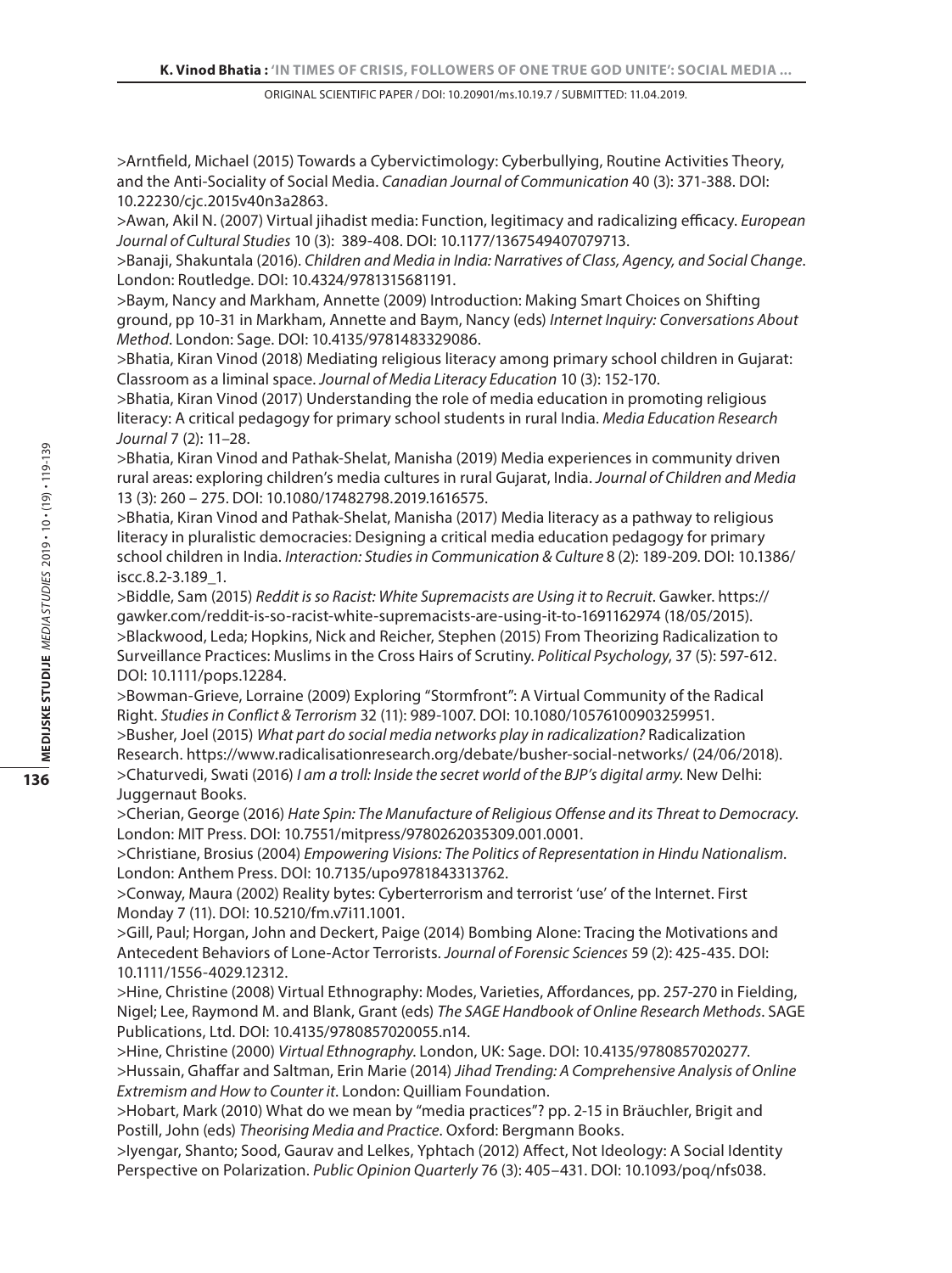>Khalid, Iram and Leghari, Mina Ehsan (2014) Radicalization of Youth in Southern Punjab. *South Asian Studies* 29 (2): 537-551.

>Kozinets, Robert (2010). *Netnography: Doing Ethnographic Research Online*. New Delhi: Sage. >Lea, Martin and Spears, Russell (2003) Social psychology of the Internet, pp. 779-783 in Christensen, Karen and Levinson, David (eds) *Encyclopedia of Community: From the Village to the Virtual World.* Thousand Oaks: Sage Publications, Inc. DOI: 10.4135/9781412952583.

>Livingstone, Sonia (2012) Critical reflections on the benefits of ICT in education. *Oxford Review of Education* 38 (1): 9–24. DOI: 10.1080/03054985.2011.577938.

>Malthaner, Stefan and Lindekilde, Lasse (2015) *Analyzing Pathways of Lone-Actor Radicalization: A Relational Approach*. https://dpsa.dk/papers/LindekildeMalthaner\_Analyzing%20Pathways%20 of%20Lone%20Actor%20Radicalization\_19.10.2015.pdf (24/06/2018).

>Mihailidis, Paul (2014) *Media Literacy and the Emerging Citizen: Youth, Engagement and Participation.* New York Peter Lang. DOI: 10.3726/978-1-4539-1293-5.

>Mohamed, Feisal G. (2007) The Globe of Villages: Digital Media and the Rise of Homegrown Terrorism. *Dissent* 54(1): 61-64. DOI: 10.1353/dss.2007.0033.

>Pratt, Douglas (2015) Reactive Co-Radicalization: Religious Extremism as Mutual Discontent. *Journal for the Academic Study of Religion* 28 (1): 1-10. DOI: 10.1558/jasr.v28i1.26800.

>Pollock, Edward Thomas (2006) *Understanding and Contextualising Racial Hatred on the Internet: A Study of Newsgroups and Websites*. Ann Arbor: Nottingham Trent University (United Kingdom). >Postill, John (2010) Researching the Internet. *Journal of the Royal Anthropological Institute* 16 (3): 646–650. DOI: 10.1111/j.1467-9655.2010.01644.x.

>Postill, John and Pink, Sarah (2012) Social Media Ethnography: The Digital Researchers in a Messy Web. *Media International Australia* 145 (1): 123-134. DOI: 10.1177/1329878x1214500114.

>Postmes, Tom and Brunsting, Suzanne (2002) Collective Action in the Age of the Internet: Mass Communication and Online Mobilization. *Social Science Computer Review* 20 (3): 290-301. DOI: 10.1177/089443930202000306.

>Power, Sally (2012) From redistribution to recognition to representation: social injustice and the changing politics of education. *Globalisation, Societies, and Education* 10 (4): 473-492. DOI: 10.1080/14767724.2012.735154.

>Riva, Giuseppe; Mantovani, Fabrizia; Capideville, Claret Samantha; Preziosa, Alessandra; Morganti, Francesca; Villani, Daniela; Gaggioni, Andrea; Bottela, Cristina and Alcañiz, Mariano (2007) Affective Interactions Using Virtual Reality: The Link between Presence and Emotions. *Cyber Psychology & Behavior* 10 (1): 45-56. DOI: 10.1089/cpb.2006.9993.

>Sageman, Marc (2004) *Understanding Terror Networks*. Philadelphia: University of Pennsylvania Press. DOI: 10.9783/9780812206791

>Saldaña, Johnny (2013) *The Coding Manual for Qualitative Researchers*. Los Angeles, CA: Sage. >Salem, Arab; Reid, Edna and Chen, Hsinchu (2008) Multimedia Content Coding and Analysis: Unraveling the Content of Jihadi Extremist Groups' Videos. *Studies in Conflict & Terrorism* 31 (7): 605- 626. DOI: 10.1080/10576100802144072.

>Sarkar, Tanika (2002) Semiotics of Terror: Muslim Children and Women in Hindu Rashtra. *Economic and Political Weekly* 37 (28): 2872-2876.

>Speckhard, Anne (2016) *The hypnotic power of ISIS imagery in recruiting Western youth*. International Center for the Study of Violent Extremism: Research Report. http://www.icsve.org/brief-reports/ the-hypnotic-power-of-isis-imagery-in-recruiting-western-youth-2/ (24/06/2018).

>Speckhard, Anne (2009) The Militant Jihad in Europe: Fighting Home-Grown Terrorism, pp. 143- 160 in Pick, Thomas M.; Speckhard, Anne and Jacuch, Beatrice (eds) *E-Human and Societal Dynamics*. Amsterdam: IOS Press.

>Sonwalkar, Prasun (2006) Shooting the messenger? Political violence, Gujarat 2002 and the Indian news media, pp. 80-96 in Cole Benjamin (ed.) *Conflict, Terrorism and the Media in Asia*. New York: Routledge.

>Tsfati, Yariv and Weimann, Gabriel (2002) www.terrorism.com: Terror on the Internet. *Studies in Conflict & Terrorism* 25 (5): 317-332. DOI: 10.1080/10576100290101214.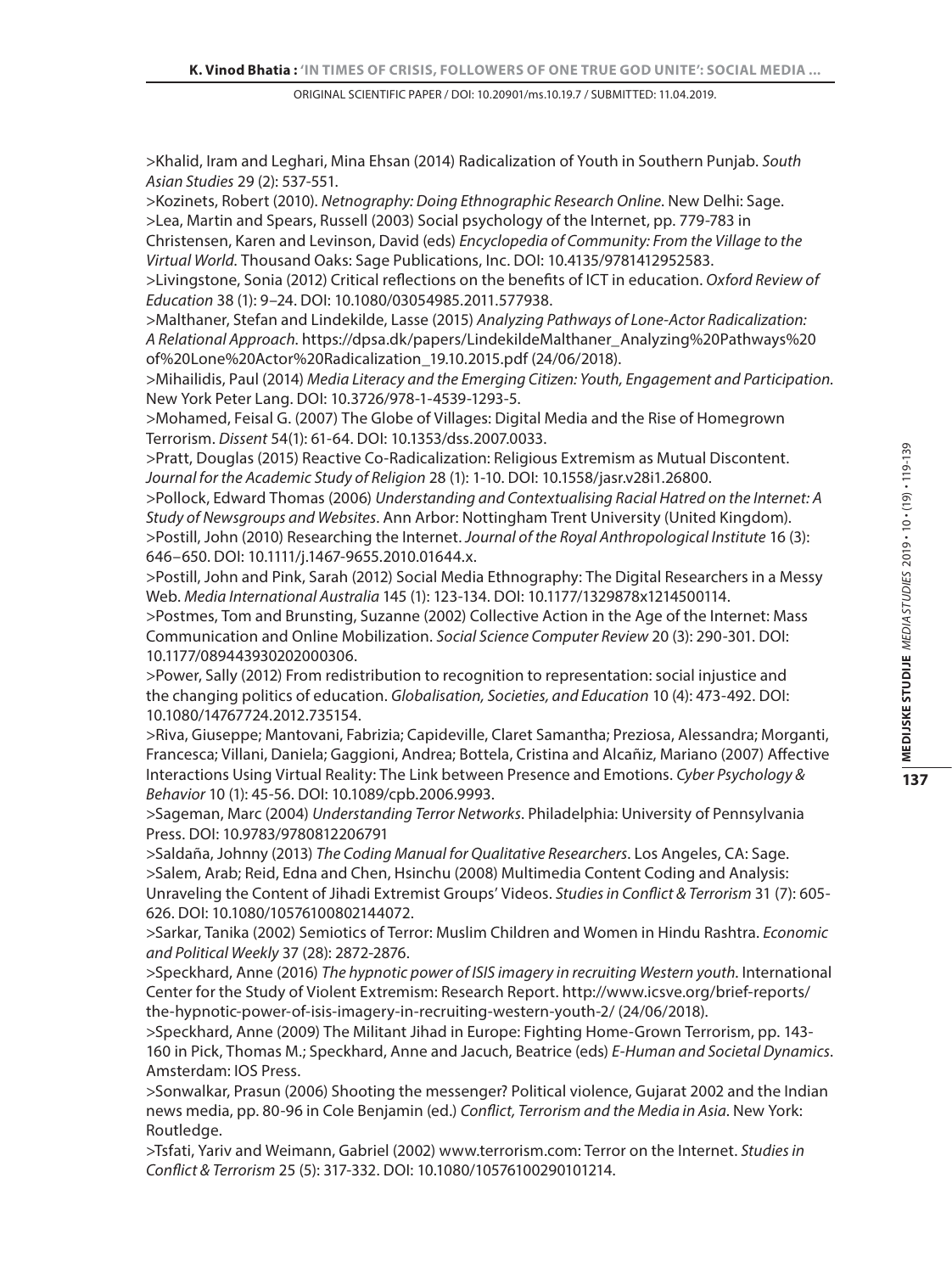>Warner, Benjamin R. (2010) Segmenting the Electorate: The Effects of Exposure to Political Extremism Online. *Communication Studies* 61 (4): 430-444. DOI: 10.1080/10510974.2010.497069. >Weimann, Gabriel (2015) *Terrorism in Cyberspace: The Next Generation.* New York: Columbia University Press.

>Weimann, Gabriel (2010) Terror on Facebook, Twitter, and Youtube. *Brown Journal of World Affairs* 16 (2): 45-54.

>Wojcieszak, Magdalena (2016) Polarization, Political, pp 1-7 in Mazzoleni, Gianpietro (ed.) The International Encyclopedia of Political Communication. London: Wiley-Blackwell. DOI: 10.1002/9781118541555.wbiepc168.

>Yamaguchi, Tomomi (2013) Xenophobia in Action: Ultranationalism, Hate Speech, and the Internet in Japan. *Radical History Review* 2013 (117): 98-118. DOI: 10.1215/01636545-2210617.